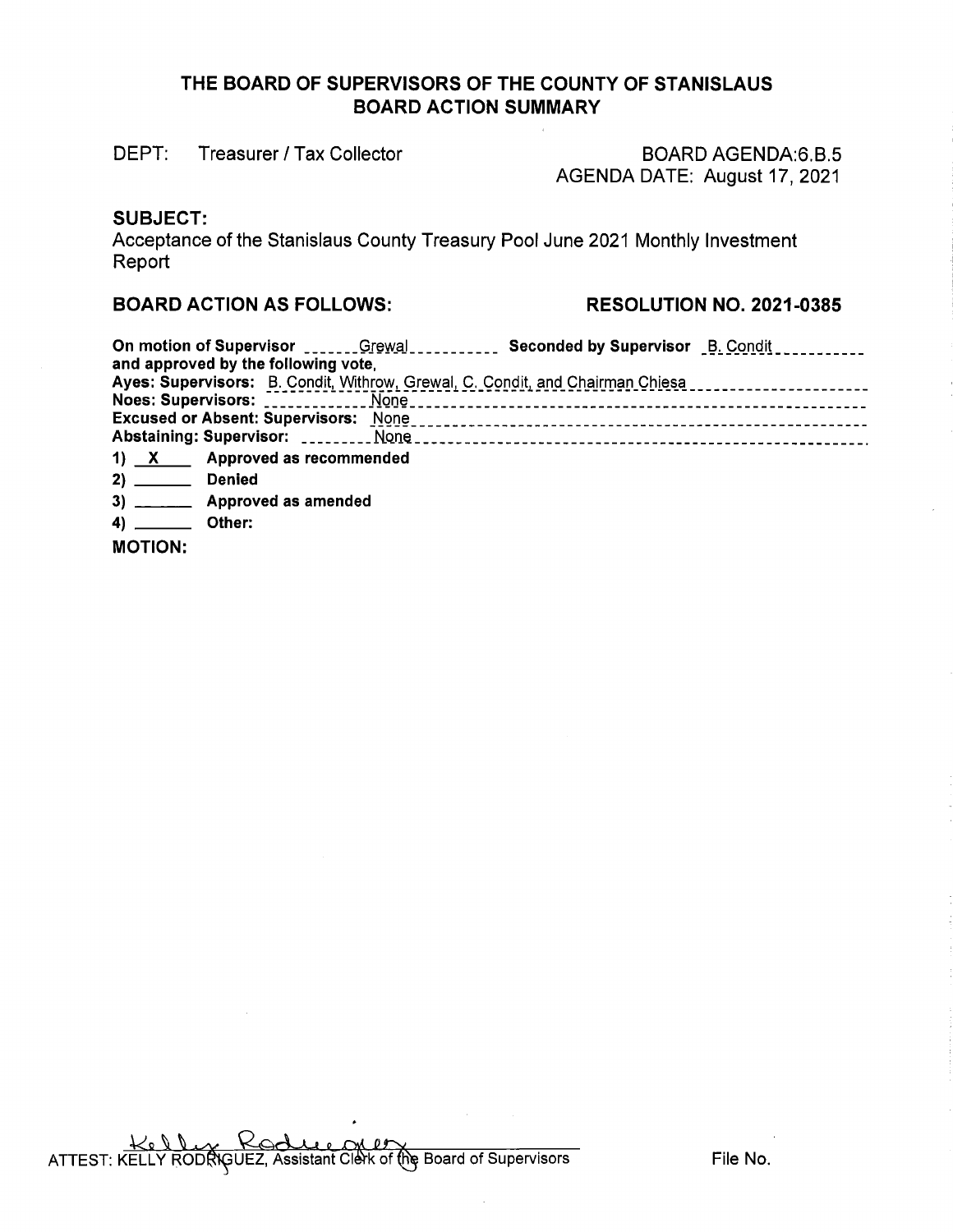#### **THE BOARD OF SUPERVISORS OF THE COUNTY OF STANISLAUS AGENDA ITEM**

DEPT: Treasurer / Tax Collector **BOARD AGENDA:6.B.5** 

AGENDA DATE: August 17, 2021

CONSENT:  $\sqrt{ }$ 

CEO CONCURRENCE: YES
<br>
4/5 Vote Required: No

# **SUBJECT:**

Acceptance of the Stanislaus County Treasury Pool June 2021 Monthly Investment Report

# **STAFF RECOMMENDATION:**

- 1. Accept the June 2021 Investment Report for the Stanislaus County Treasury Pool.
- 2. Authorize the Chairman of the Board of Supervisors to sign on behalf of the Board that the report has been reviewed and accepted.

# **DISCUSSION:**

On April 16, 1996, the Board of Supervisors enacted Code Sections 2.30.010 through 2.30.040. This provided for a comprehensive policy of investment delegation and oversight, including:

- Delegation of day-to-day investment to the County Treasurer-Tax Collector;
- Qualifications for the Office of County Treasurer-Tax Collector; and
- Establishment of a Treasury Pool Oversight Committee.

On June 23, 2020, the Board of Supervisors reviewed and adopted revisions to the Investment Policy (Policy), effective July 1, 2020. Revisions to the Policy were prepared by the Stanislaus County Treasurer-Tax Collector and reviewed for conformity with California State law by the Treasury Oversight Committee members comprised of the County Auditor-Controller, the County Superintendent of Schools' designee, and a member of the public familiar with investments.

The Policy includes language that mandates the preparation of the monthly report and provides guidelines for its contents. Each monthly report contains a summary along with sufficient detail to show investment activity and compliance with legal and policy directives. The report is prepared by the Stanislaus County Treasurer-Tax Collector's Office, reviewed by the Treasurer-Tax Collector for conformity with the Stanislaus County Treasury Pool Investment Policy, and distributed to the Treasury Pool Oversight Committee.

The Stanislaus County Treasury Pool yield to maturity for June 2021 was 1.02%. The Average-Days-to-Maturity at the end of June was 870 days. With the current cash flow and investment schedule, the Treasury is projecting sufficient cash to meet historical cash needs for the next six months, through the end of December 2021. To provide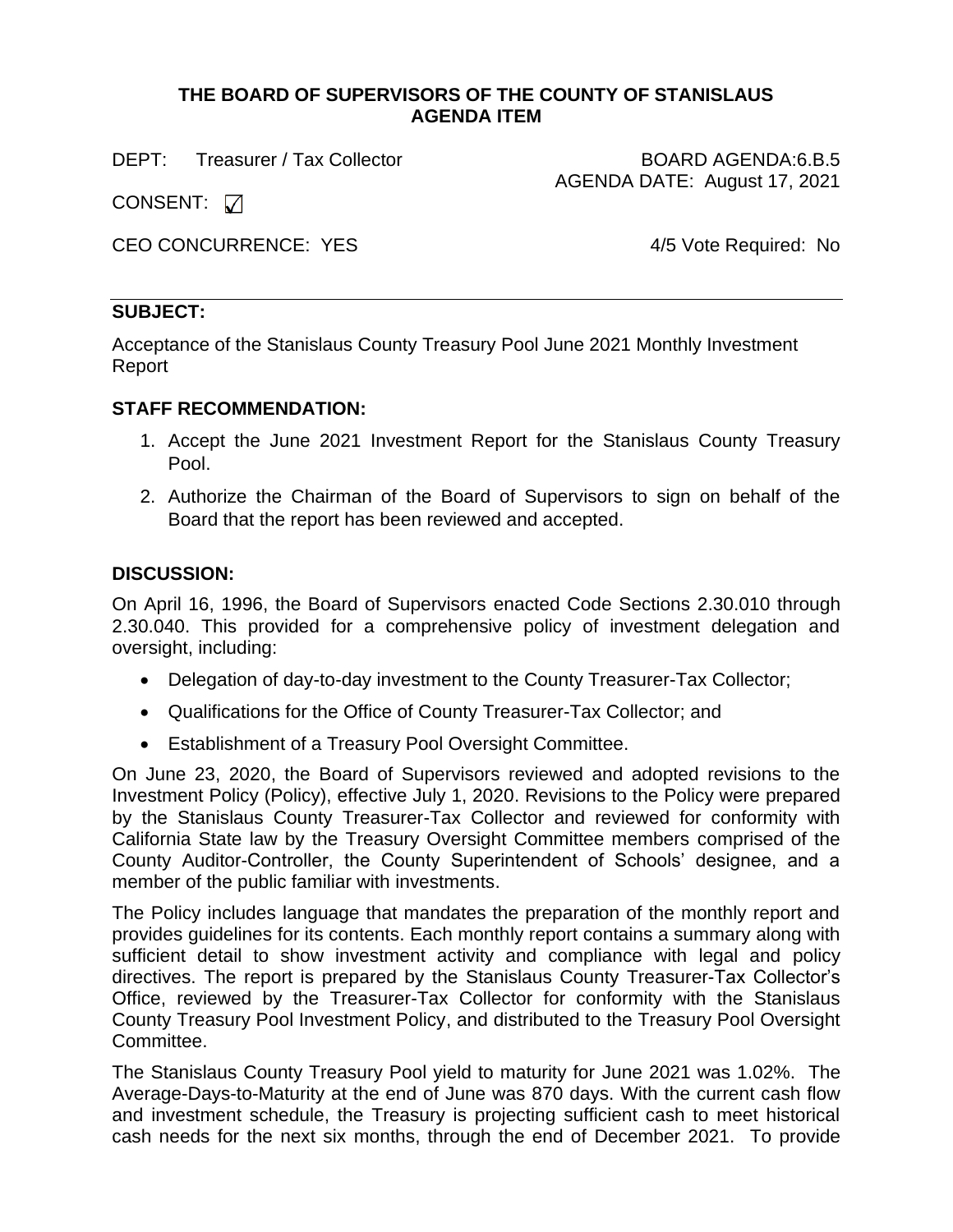additional information regarding the composition of the Treasury Pool and the diversity of holdings, the Treasurer-Tax Collector's monthly investment report includes the composition of the pool, as provided by the Auditor-Controller, a comparison of the Treasury Pool investment holdings year-on-year, and a comparison of the Stanislaus County Treasury Pool to similar investment pools in the eight comparable counties. It should be noted that differences in size, cash flow, need, and composition of funds greatly impact the strategy used and that earnings rates will fluctuate over time.

Upon acceptance and signature of the Chairman, the report can be viewed on the Stanislaus County Treasurer-Tax Collector's Office website at:

[http://www.stancounty.com/tr-tax/treasury.shtm.](http://www.stancounty.com/tr-tax/treasury.shtm)

### **POLICY ISSUE:**

Section 27133(e) of the State of California Government Code requires that the Treasurer of any county having an Oversight Committee prepare an investment report for said Committee. Section 2.30.040 of the Stanislaus County Code establishes the Treasury Oversight Committee and the Stanislaus County Investment Policy further mandates preparation, review, and acceptance of the investment report.

#### **FISCAL IMPACT:**

As part of the administration of the Pool, costs associated with the report (estimated at approximately \$800 per month) are deducted from interest earnings before distribution is made to the participating agencies' funds.

### **BOARD OF SUPERVISORS' PRIORITY:**

The recommended actions are consistent with the Board's priority of *Delivering Efficient Public Services and Community Infrastructure* by providing transparency and adherence to the law through the issuance of monthly investment reports.

#### **STAFFING IMPACT:**

There is no staffing impact associated with acceptance of the Treasury Pool's June 2021 Monthly Investment Report. Existing Department staff prepares the monthly report.

#### **CONTACT PERSON:**

Dolores Sarenana, Assistant Treasurer-Tax Collector Telephone: (209) 525-6400

### **ATTACHMENT(S):**

1. June 2021 Monthly Investment Report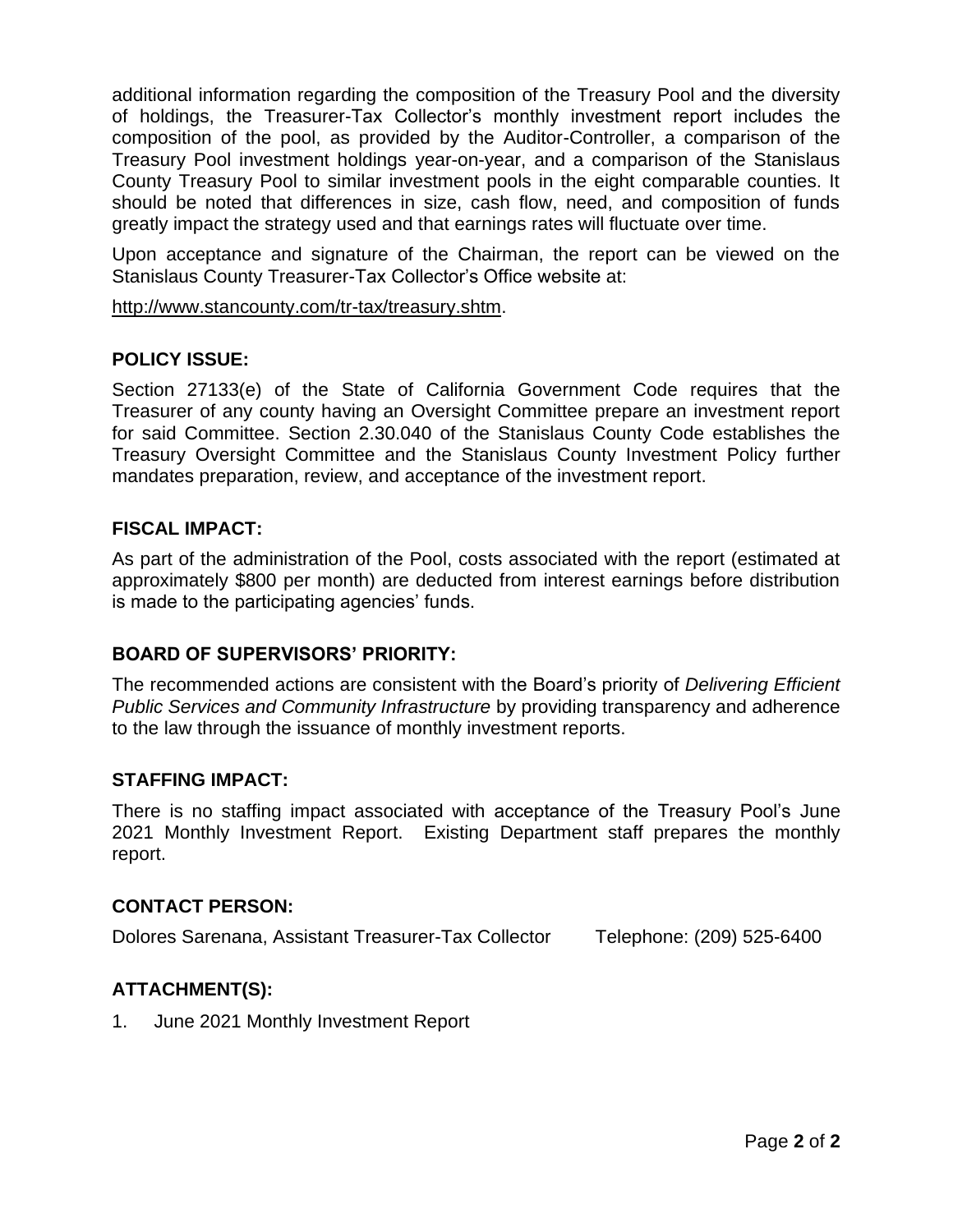#### **OFFICE OF TREASURER/TAX COLLECTOR**



PO Box 3052, Modesto, CA 95353-0859 Phone: 209.525.6524 Fax: 209.525-4333



Striving to be the Best

**County of Stanislaus Treasury Pool** Monthly Investment Report **June 2021** 

The Stanislaus County Treasury Pool yield to maturity for June was 1.02%. The Average-Days-to-Maturity at the end of June was 870 days.

With our current cash flow and investment schedule, we will have sufficient cash to meet our historical cash needs for the next six months, through the end of December 2021.

The portfolio has been reviewed by both the Treasurer/Tax Collector and the Assistant Treasurer/Tax Collector for compliance with the investment policy. The MUFG Union Bank custodial statement has been reviewed by both the Treasurer/Tax Collector and the Assistant Treasurer/Tax Collector for accuracy and completeness. The custodial statement is the source of market valuation for securities held by our custodial agent. All other securities are valued at cost.

The Treasury Monthly Investment Report for June 2021 has been forwarded to the Treasury Oversight Committee members.

Mentina

Assistant Treasurer/Tax Collector

Donna Riley, Trea er/Tax Collector

 $\frac{07/28}{200}$ 

The County of Stanislaus Board of Supervisors has reviewed and accepted the June 2021 Treasurer's Monthly Investment Report.

Chairman, Board of Supervisors

 $8/17/2021$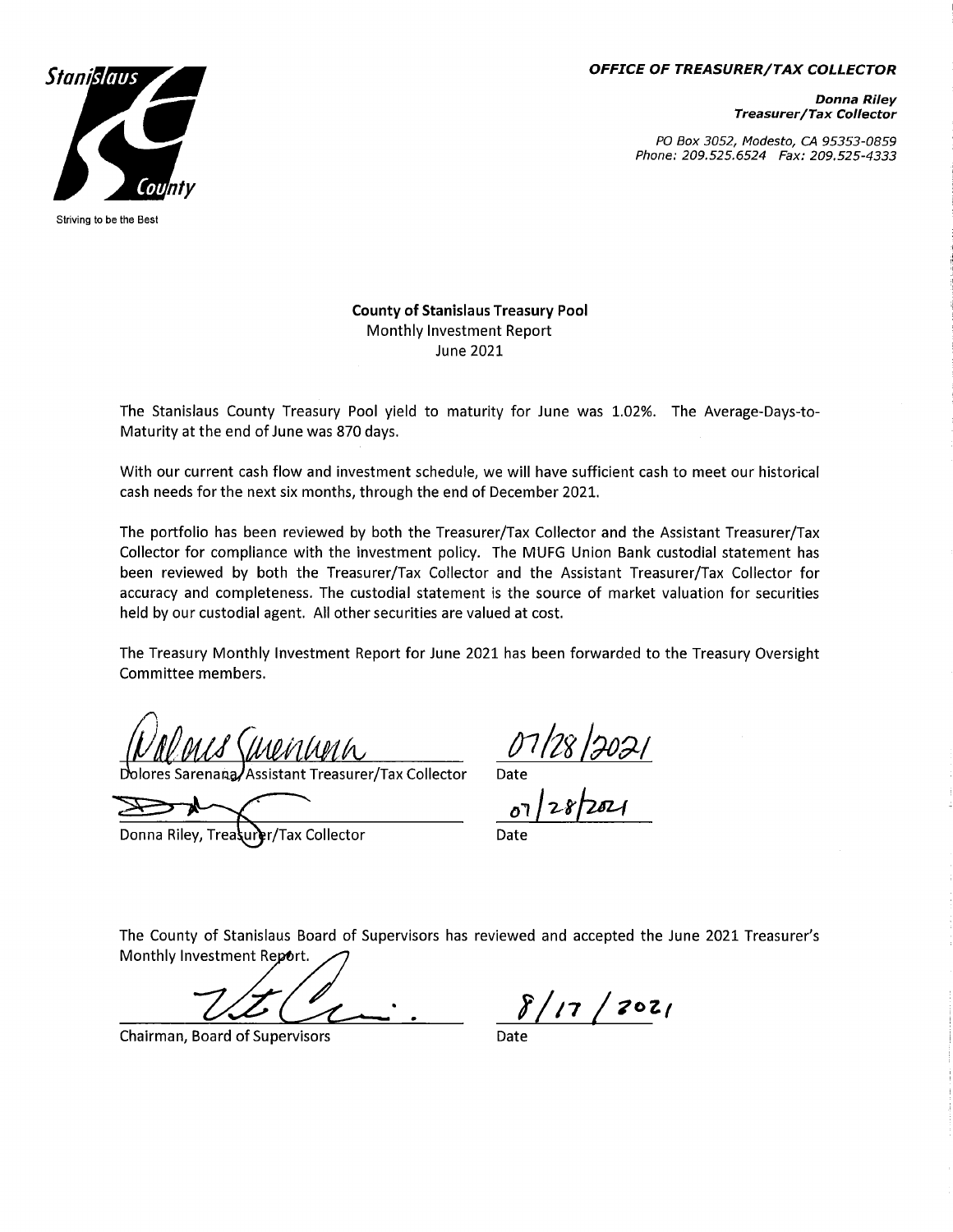

# **STANISLAUS COUNTY SHORT-TERM INVESTMENT POOL SUMMARY JUNE 30, 2021**

| CASHFLOW:                   |    | <b>JUNE 2021</b>      |    | YTD FY 2020/2021      | <b>JUNE 2020</b>        | YTD FY 2019/2020      |                  |                  |            |
|-----------------------------|----|-----------------------|----|-----------------------|-------------------------|-----------------------|------------------|------------------|------------|
| <b>BEG. CASH BALANCE</b>    |    | 1,709,660,410.41   \$ |    | 1,588,704,847.52   \$ | 1,716,341,906.85        | 1,547,839,684.60      |                  |                  |            |
| <b>RECEIPTS</b>             |    | 429,162,874.80        |    | 3,536,474,818.96      | 140,963,997.17          | 3,149,009,098.08      |                  |                  |            |
| <b>DISBURSEMENTS</b>        |    | (282, 650, 576.39)    |    | (3,269,006,957.66)    | (268, 601, 056.50)      | (3, 108, 143, 935.16) |                  |                  |            |
| <b>ENDING CASH BALANCE</b>  |    | 1,856,172,708.82   \$ |    | 1,856,172,708.82   \$ | $1,588,704,847.52$   \$ | 1,588,704,847.52      |                  |                  |            |
| <b>INTEREST INCOME:</b>     |    | <b>JUNE 2021</b>      |    | YTD FY 2020/2021      | <b>JUNE 2020</b>        | YTD FY 2019/2020      |                  |                  |            |
| <b>INTEREST RECEIVED</b>    | Ŝ  | 1,696,199.17 \$       |    | 25,020,289.81 \$      | 3,646,043.67 \$         | 35,652,598.03         |                  |                  |            |
| TREASURY EXPENSE*           |    | (73,052.48)           |    | (571, 825.79)         | 4,496.13                | (680, 905.87)         |                  |                  |            |
| <b>AUDITOR EXPENSE*</b>     |    | (10,620.85)           |    | (169, 902.54)         | 798.48                  | (141, 860.52)         |                  |                  |            |
| <b>NET DISTRIBUTION</b>     | Ś  | $1,612,525.84$ \$     |    | 24,278,561.48 \$      | $3,651,338.28$ \$       | 34,829,831.64         |                  |                  |            |
| *BASED ON ACTUALS           |    |                       |    |                       |                         |                       |                  |                  |            |
|                             |    | <b>DOLLAR</b>         |    | <b>MARKET</b>         | <b>MAX INVEST.</b>      | <b>INVESTMENTS</b>    | <b>MAX DAYS</b>  | <b>AVG DAYS</b>  | <b>YTM</b> |
| BALANCE - 06/30/2021:       |    | COST                  |    | VALUE                 | AS % OF TOTAL           | AS % OF TOTAL         | <b>TO MATURE</b> | <b>TO MATURE</b> | 360 EQUIV. |
| NEGOTIABLE CERT. OF DEPOSIT |    | 131,000,000.00 \$     |    | 131,016,800.00        | 30.00%                  | 7.12%                 | 1,825            | 129              | 0.29%      |
| <b>COMMERCIAL PAPER</b>     |    | 49,914,500.00         |    | 49,992,750.00         | 40.00%                  | 2.71%                 | 270              | 53               | 0.24%      |
| MANAGED POOL - LAIF         |    | 25,000,000.00         |    | 25,002,074.25         |                         | 1.36%                 |                  | $\mathbf{1}$     | 0.30%      |
| MANAGED POOL - CAMP         |    | 623.35                |    | 623.35                |                         | 0.00%                 |                  |                  | 0.06%      |
| <b>AGENCIES</b>             |    | 881,527,004.21        |    | 882,725,692.69        |                         | 47.90%                | 1,825            | 1,186            | 0.77%      |
| <b>TREASURIES</b>           |    | 245,852,028.56        |    | 246,738,150.00        |                         | 13.36%                | 1,825            | 521              | 1.68%      |
| <b>MEDIUM TERM NOTES</b>    |    | 491,688,119.50        |    | 493,888,585.73        | 30.00%                  | 26.71%                | 1,825            | 826              | 1.47%      |
| <b>MUNICIPAL BONDS</b>      |    | 3,000,000.00          |    | 2,997,322.50          |                         | 0.16%                 |                  | 1,097            | 0.49%      |
| <b>MONEY MARKET</b>         |    | 12,526,861.53         |    | 12,526,861.53         |                         | 0.68%                 |                  |                  | 0.03%      |
| <b>TOTAL INVESTMENTS</b>    |    | 1,840,509,137.15      |    | 1,844,888,860.05      |                         | 100.00%               |                  | 870              | 1.02%      |
| <b>BOOK CASH BALANCE</b>    |    | 15,663,571.67         |    | 15,663,571.67         |                         |                       |                  |                  |            |
| <b>TOTAL</b>                | Ŝ. | 1,856,172,708.82      | Ŝ. | 1,860,552,431.72      |                         |                       |                  |                  |            |
|                             |    |                       |    |                       |                         |                       |                  |                  |            |

| ORACLE FMS ENDING BOOK CASH BALANCE                | \$<br>15,581,881.03 |
|----------------------------------------------------|---------------------|
| TREASURY DEPOSITS IN TRANSIT (VAULT)               | 81,690.64           |
| <b>BANK RETURNED CHECKS</b>                        | 0.00                |
| <b>BOOK CASH BALANCE</b>                           | \$<br>15,663,571.67 |
| <b>UNRECORDED BANK ITEMS</b>                       |                     |
| TREASURY/TAXES/RR CREDIT CARD REVENUE              | (1,326,647.32)      |
| TREASURY DEPOSITS IN TRANSIT (CASH/COIN SHIPMENTS) | (82,650.00)         |
| TREASURY CASH ON HAND (VAULT)                      | (81,690.64)         |
| <b>UNRECORDED BOOK ITEMS</b>                       |                     |
| <b>BANK CREDITS/REVENUE</b>                        | 56,368.53           |
| <b>BANK DEBITS/WITHDRAWALS</b>                     | (5, 119, 716.24)    |
| <b>BANK RETURNED CHECKS</b>                        | (6,500.00)          |
| <b>BANK CASH BALANCE</b>                           | \$<br>9,102,736.00  |

#### BOOK & BANK BALANCE RECONCILIATION: ORACLE FMS TOTAL INVESTMENTS RECONCILIATION:

| ORACLE FMS ENDING BOOK CASH BALANCE  | 15,581,881.03 | <b>POOLED CASH - ALL FUNDS ON DEPOSIT</b> | 1,815,796,620.19 |
|--------------------------------------|---------------|-------------------------------------------|------------------|
| TREASURY DEPOSITS IN TRANSIT (VAULT) | 81,690.64     | <b>OUTSTANDING CHECKS/TRANSACTIONS</b>    | 35,743,345.00    |
| BANK RETURNED CHECKS                 | 0.00          | <b>LUNDISTRIBUTED YTD INTEREST</b>        | 4,632,743.63     |
| <b>BOOK CASH BALANCE</b>             | 15,663,571.67 | <b>TOTAL CASH &amp; INVESTMENTS</b>       | 1,856,172,708.82 |

#### POOLED CASH PARTICIPANT DETAIL BANK CREDITS/REVENUE 56,368.53 COUNTY *47%* \$ 845,273,686.50 BANK DEBITS/WITHDRAWALS (5,119,716.24) SCHOOL DISTRICTS *51%* 921,400,240.34 BANK RETURNED CHECKS (6,500.00) SPECIAL DISTRICTS *3%* 49,122,693.35 BANK CASH BALANCE \$ 9,102,736.00 TOTAL *\$ 1,815,796,620.19*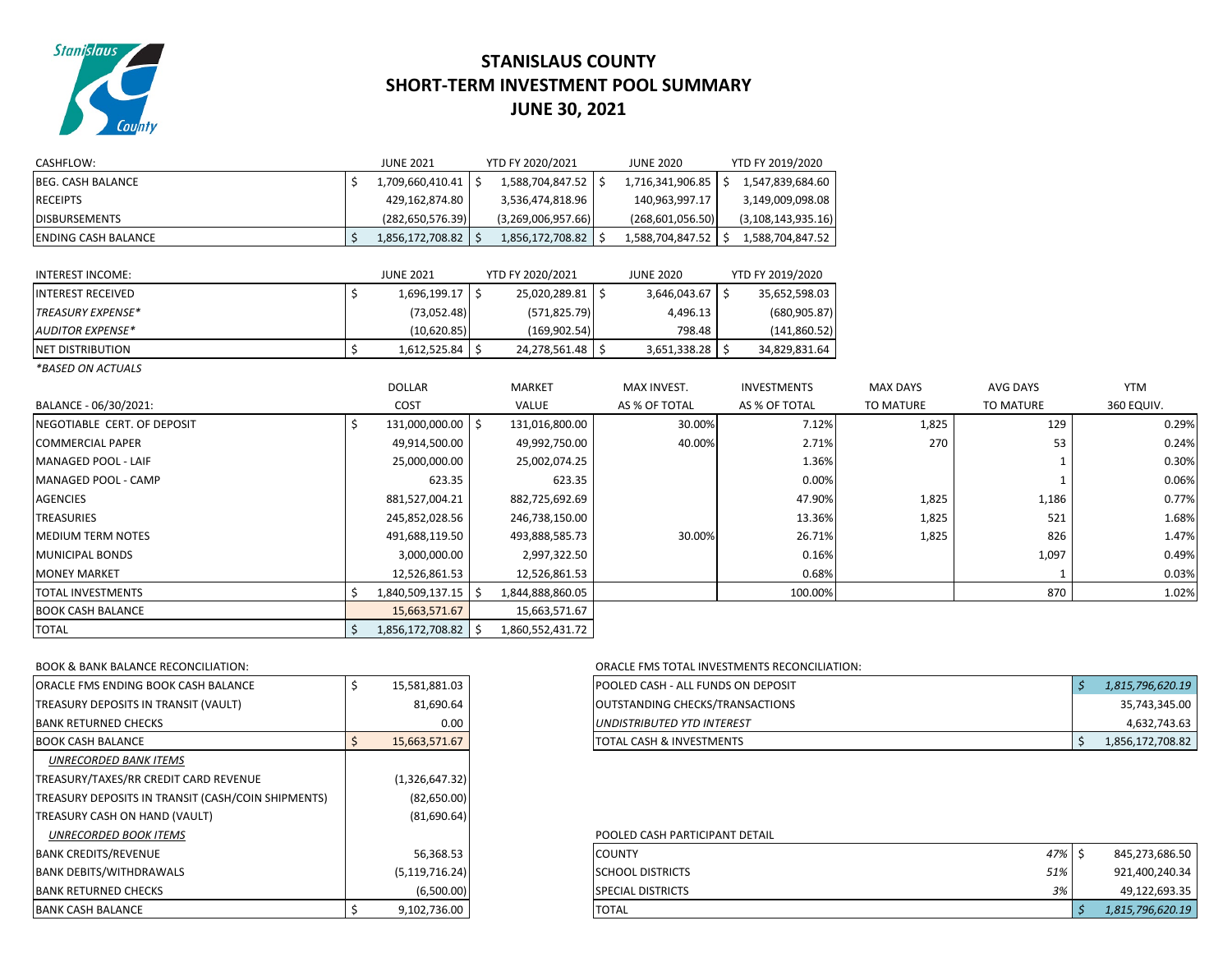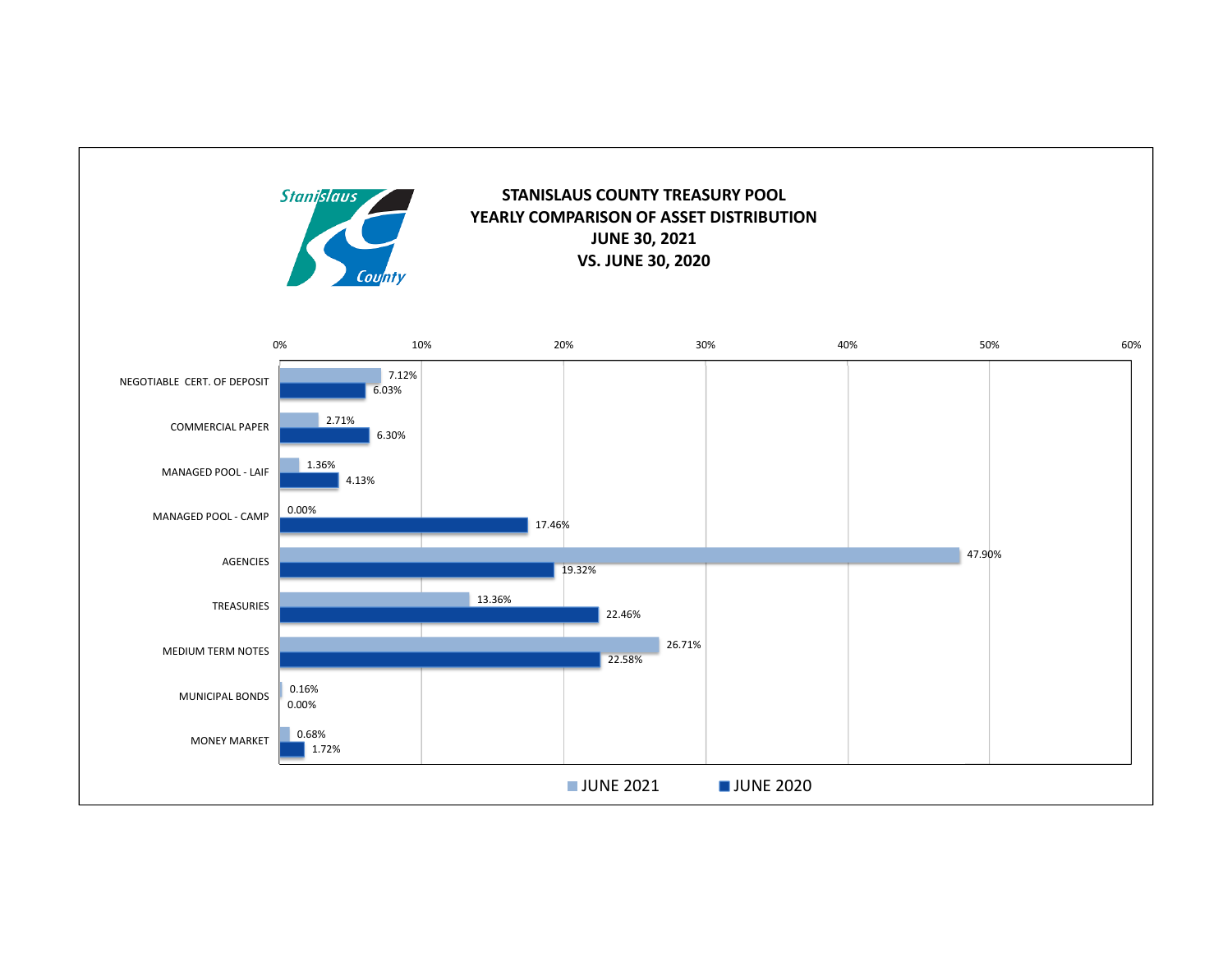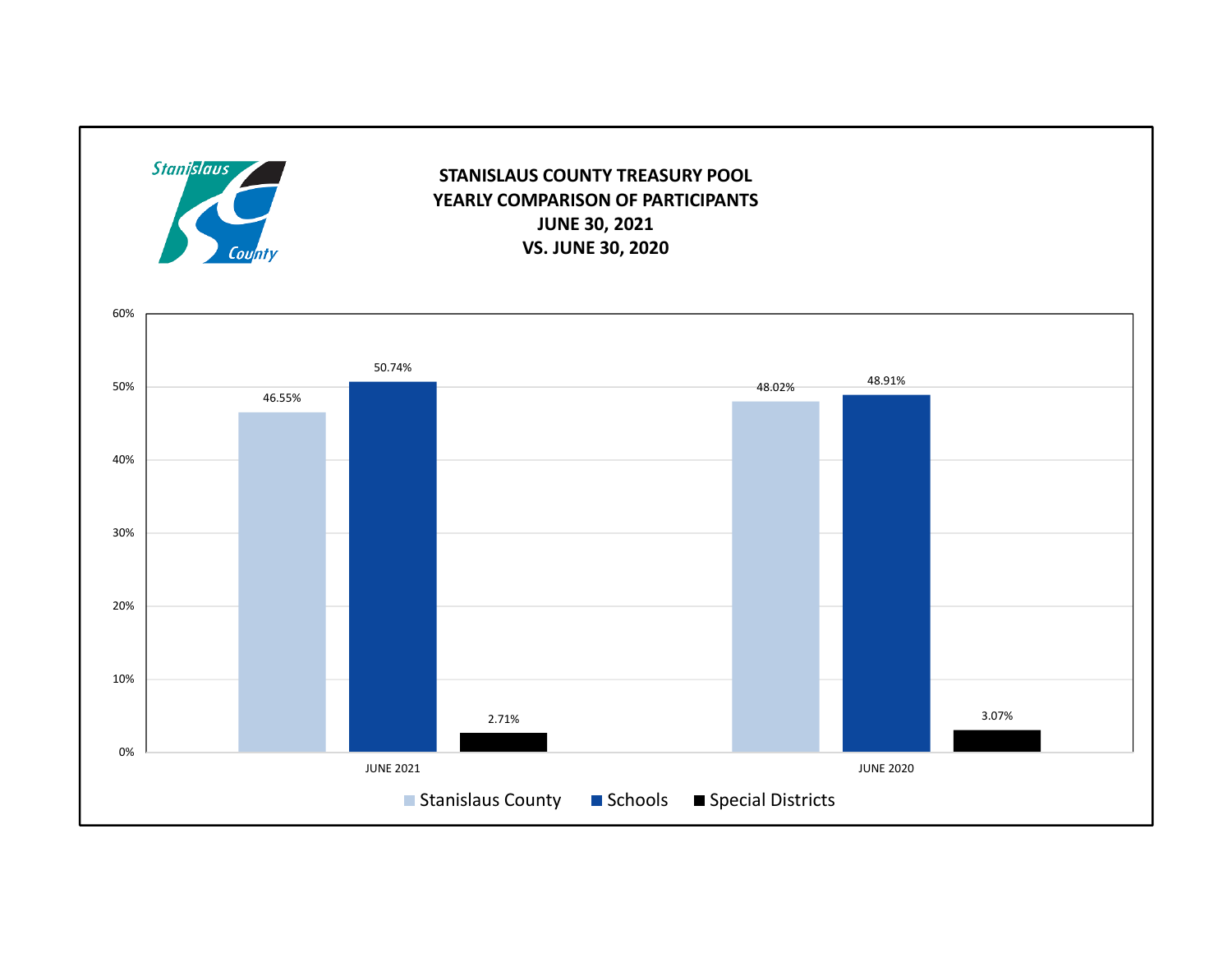

#### **STANISLAUS COUNTY TREASURY POOLED INVESTMENTS COMPARISON OF YIELD TO MATURITY FOR EIGHT COMPARABLE COUNTIES JUNE 2020 ‐ JUNE 2021**

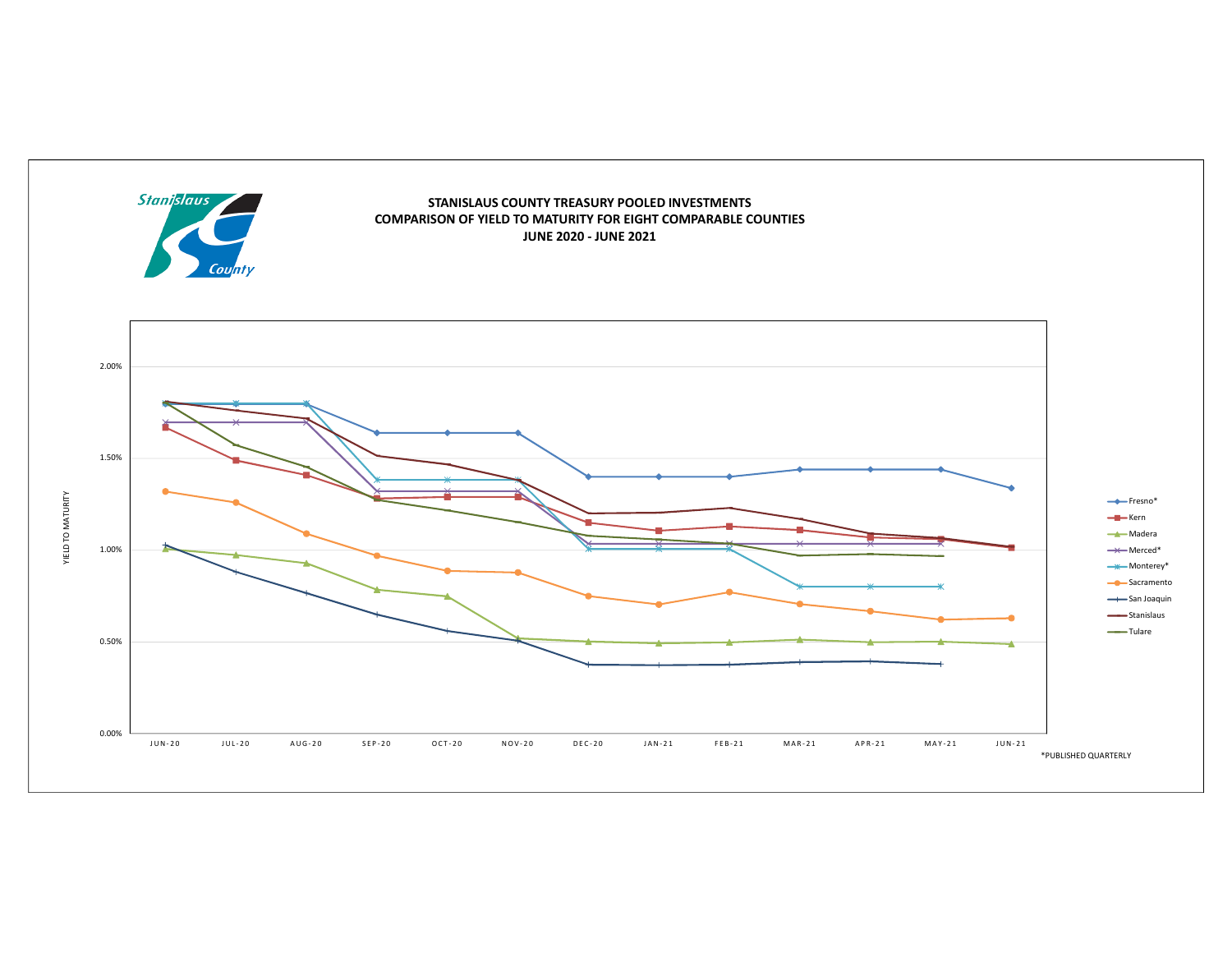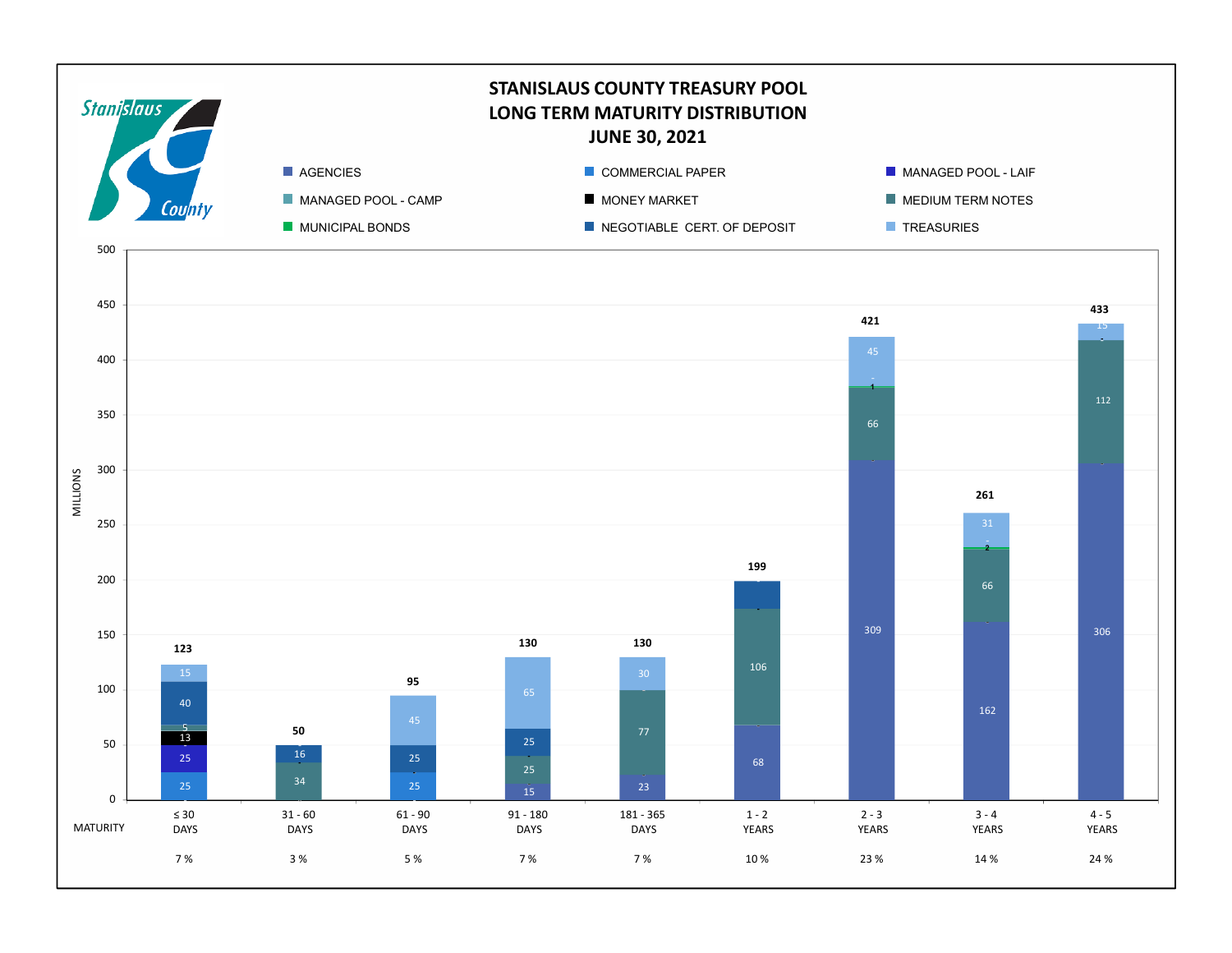

#### **STANISLAUS COUNTY TREASURY POOL INTEREST ON INVESTMENTS JUNE 2021**

|                | 90110/11              | 90115          | 90125                | 90126        | 90130/31              | 90132/33        | 90140         | 90145            | 90165        |                  |                                         |                 |
|----------------|-----------------------|----------------|----------------------|--------------|-----------------------|-----------------|---------------|------------------|--------------|------------------|-----------------------------------------|-----------------|
|                | <b>CERTIFICATE OF</b> | COMMERCIAL     | MANAGED              | MANAGED      | <b>AGENCIES</b>       | TREASURIES      | MED. TERM     | <b>MUNICIPAL</b> | <b>MONEY</b> | <b>SYMPRO</b>    |                                         |                 |
| DATE           | <b>DEPOSIT</b>        | PAPER          | FUNDS (LAIF)         | FUNDS (CAMP) | COUP./DISC.           | COUP./DISC.     | <b>NOTES</b>  | <b>BONDS</b>     | MARKET       | <b>TOTAL</b>     | <b>ORACLE</b>                           | <b>VARIANCE</b> |
| $\mathbf 1$    |                       |                |                      |              | 23,400.00             | 187,500.00      | 158,816.75    | 7,487.50         |              | \$<br>377,204.25 | 377,204.25<br>\$                        |                 |
| $\overline{2}$ |                       |                |                      |              |                       |                 |               |                  | 112.13       | 112.13           | 112.13                                  |                 |
| 3              |                       |                |                      |              |                       |                 |               |                  |              |                  |                                         |                 |
| 4              |                       |                |                      |              |                       |                 |               |                  |              |                  |                                         |                 |
| 5              |                       |                |                      |              |                       |                 |               |                  |              | $\blacksquare$   | $\blacksquare$                          |                 |
| 6              |                       |                |                      |              |                       |                 |               |                  |              |                  |                                         |                 |
| $\overline{7}$ |                       |                |                      |              |                       |                 |               |                  |              |                  |                                         |                 |
| 8              |                       |                |                      |              |                       |                 |               |                  |              |                  |                                         |                 |
| 9              |                       |                |                      |              | 86,775.00             |                 | 49,200.00     |                  |              | 135,975.00       | 135,975.00                              |                 |
| 10             |                       |                |                      |              | 253,840.63            |                 |               |                  |              | 253,840.63       | 253,840.63                              |                 |
| 11             |                       |                |                      |              |                       |                 |               |                  |              |                  |                                         |                 |
| 12             |                       |                |                      |              |                       |                 |               |                  |              |                  |                                         |                 |
| 13             |                       |                |                      |              |                       |                 |               |                  |              | ÷.               |                                         |                 |
| 14             |                       |                |                      |              | 287,500.00            |                 |               |                  |              | 287,500.00       | 287,500.00                              |                 |
| 15             |                       |                |                      |              |                       | 196,875.00      |               |                  |              | 196,875.00       | 196,875.00                              |                 |
|                |                       |                |                      |              |                       |                 |               |                  |              |                  |                                         |                 |
| 16             |                       |                |                      |              | 205,000.00            |                 |               |                  |              | 205,000.00       | 205,000.00                              |                 |
| 17             |                       |                |                      |              | 19,500.00             |                 |               |                  |              | 19,500.00        | 19,500.00                               |                 |
| 18             |                       |                |                      |              |                       |                 |               |                  |              |                  |                                         |                 |
| 19             |                       |                |                      |              |                       |                 |               |                  |              |                  |                                         |                 |
| 20             |                       |                |                      |              |                       |                 |               |                  |              |                  |                                         |                 |
| 21             |                       |                |                      |              | 21,000.00             |                 |               |                  |              | 21,000.00        | 21,000.00                               |                 |
| 22             |                       |                |                      |              |                       |                 |               |                  |              | $\overline{a}$   |                                         |                 |
| 23             |                       |                |                      |              |                       |                 |               |                  |              |                  |                                         |                 |
| 24             |                       |                |                      |              | 20,000.00             |                 |               |                  |              | 20,000.00        | 20,000.00                               |                 |
| 25             |                       |                |                      |              |                       |                 |               |                  |              |                  |                                         |                 |
| 26             |                       |                |                      |              |                       |                 |               |                  |              |                  |                                         |                 |
| 27             |                       |                |                      |              |                       |                 |               |                  |              |                  |                                         |                 |
| 28             |                       |                |                      |              |                       |                 | 100,000.00    |                  |              | 100,000.00       | 100,000.00                              |                 |
| 29             |                       |                |                      |              |                       |                 |               |                  |              | $\blacksquare$   | $\blacksquare$                          |                 |
| 30             | 415,319.44            |                |                      |              | (56, 943.47)          | 781.55          | (280, 588.71) |                  | 623.35       | 79,192.16        | 79,192.16                               |                 |
| TOTAL S        | $415,319.44$ \$       | $\blacksquare$ | \$<br>$\blacksquare$ | \$<br>$\sim$ | \$<br>$860,072.16$ \$ | $385,156.55$ \$ | 27,428.04     |                  | \$           |                  | 735.48 \$1,696,199.17 \$1,696,199.17 \$ |                 |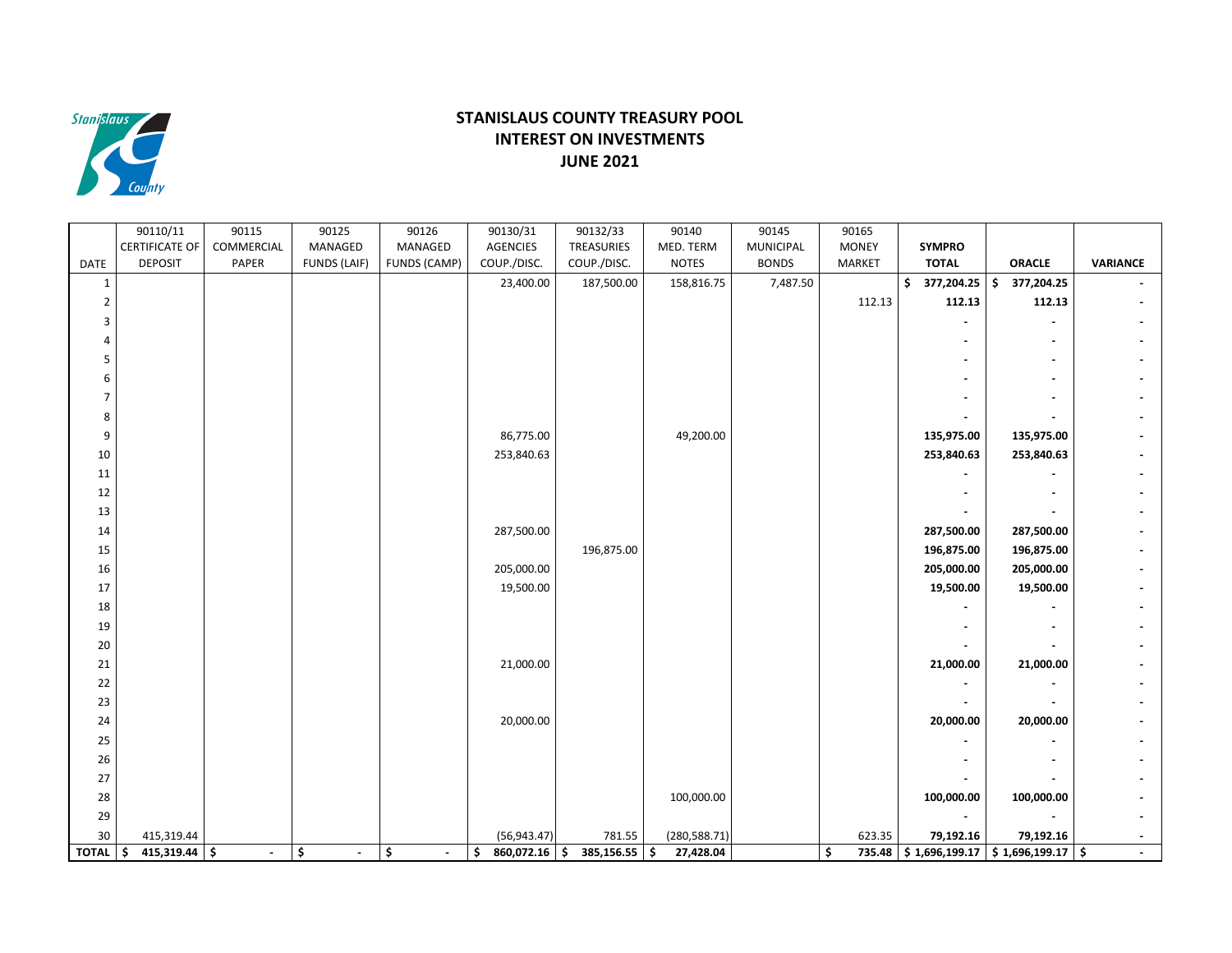

# **Stanislaus County Pool 2020/21 Portfolio Management June 30, 2021 Portfolio Summary**

| Investments                             | Par                     | <b>Market</b>           | <b>Book</b>      | $%$ of            | Term  | Days to<br><b>Maturity</b> | <b>YTM</b><br>360 Equiv. |
|-----------------------------------------|-------------------------|-------------------------|------------------|-------------------|-------|----------------------------|--------------------------|
|                                         | Value<br>131.000.000.00 | Value<br>131.016.800.00 | Value            | Portfolio<br>7.12 | 351   | 129                        |                          |
| Negotiable CDs                          |                         |                         | 131.000.000.00   |                   |       |                            | 0.294                    |
| Commercial Paper Disc. - Amortizing     | 50,000,000.00           | 49.992.750.00           | 49.983.666.67    | 2.72              | 258   | 53                         | 0.243                    |
| Managed Pool Account - LAIF             | 25.000.000.00           | 25,002,074.25           | 25.000.000.00    | 1.36              |       |                            | 0.296                    |
| Managed Pool Account - CAMP             | 623.35                  | 623.35                  | 623.35           | 0.00              |       |                            | 0.059                    |
| <b>Federal Agency Coupon Securities</b> | 879.944.000.00          | 882,725,692.69          | 881.527.004.21   | 47.89             | 1,474 | 1,186                      | 0.770                    |
| <b>Treasury Coupon Securities</b>       | 245,000,000.00          | 246,738,150.00          | 245,852,130.45   | 13.36             | 1,055 | 521                        | 1.682                    |
| Medium Term Notes                       | 484.174.000.00          | 493,888,585.73          | 491.688.119.50   | 26.71             | 1,252 | 826                        | 1.470                    |
| <b>Municipal Bonds</b>                  | 3,000,000.00            | 2,997,322.50            | 3,000,000.00     | 0.16              | 1,426 | 1,097                      | 0.492                    |
| Money Market Accounts                   | 12,526,861.53           | 12,526,861.53           | 12,526,861.53    | 0.68              |       |                            | 0.030                    |
|                                         | 1,830,645,484.88        | 1,844,888,860.05        | 1,840,578,405.71 | 100.00%           | 1,216 | 870                        | 1.019                    |
| <b>Investments</b>                      |                         |                         |                  |                   |       |                            |                          |

| <b>Total Earnings</b>           | June 30 Month Ending | <b>Fiscal Year To Date</b> | <b>Fiscal Year Ending</b> |  |
|---------------------------------|----------------------|----------------------------|---------------------------|--|
| <b>Current Year</b>             | 1,430,380.17         | 23,250,540.98              | 23,250,540.98             |  |
| <b>Average Daily Balance</b>    | 1.760.694.807.81     | 1.669.795.214.18           |                           |  |
| <b>Effective Rate of Return</b> | 0.99%                | $1.39\%$                   |                           |  |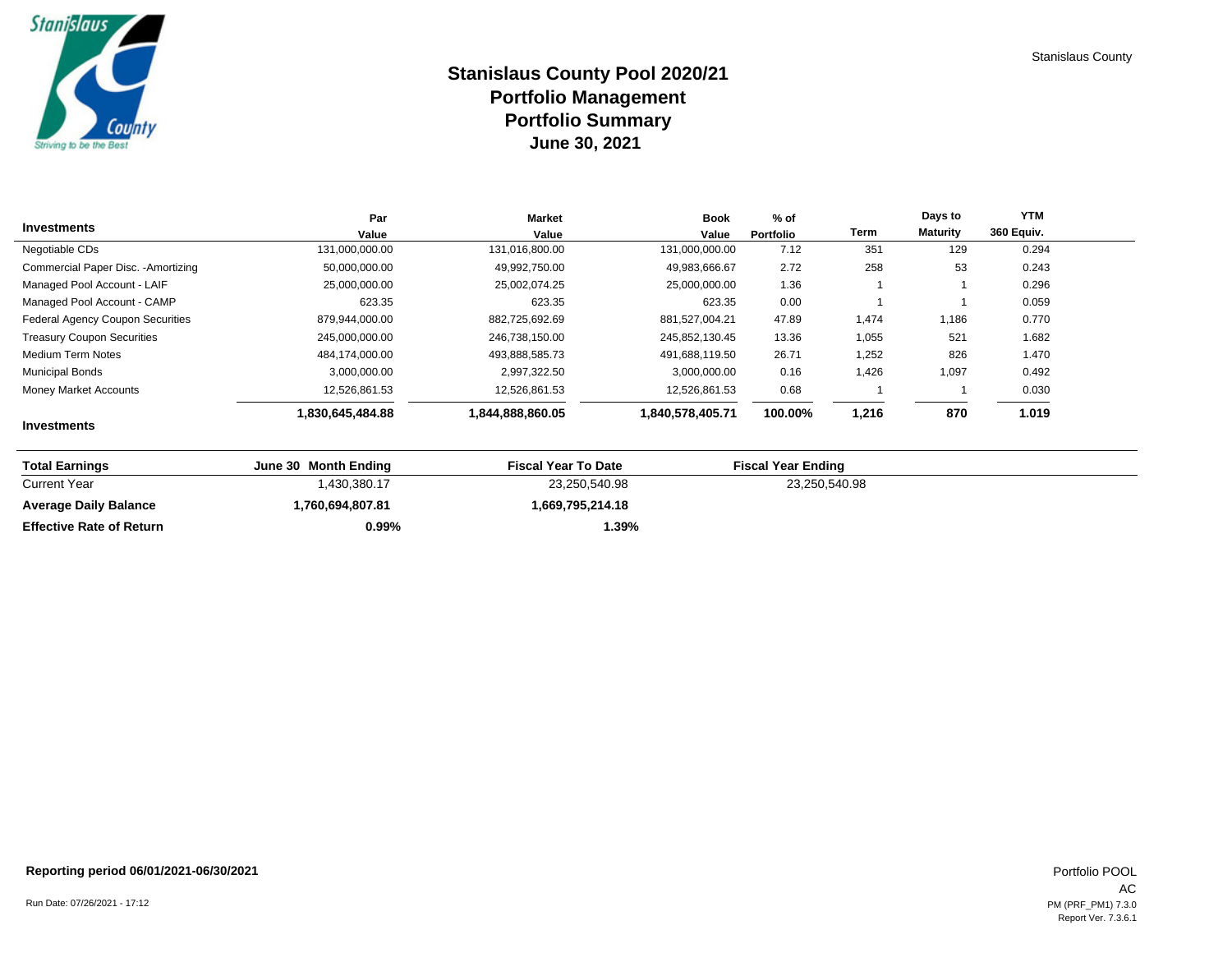| <b>CUSIP</b>                               | Investment# | <b>Issuer</b>                   | Average<br><b>Balance</b> | <b>Purchase</b><br>Date | Par Value      | <b>Market Value</b> | <b>Book Value</b> | <b>Stated</b><br>Rate | <b>YTM</b><br>360 |       | YTM Days to<br>365 Maturity | <b>Maturity</b><br>Date |
|--------------------------------------------|-------------|---------------------------------|---------------------------|-------------------------|----------------|---------------------|-------------------|-----------------------|-------------------|-------|-----------------------------|-------------------------|
| <b>Negotiable CDs</b>                      |             |                                 |                           |                         |                |                     |                   |                       |                   |       |                             |                         |
| 85325V6B1                                  | 3690        | <b>Standard Chartered Bk NY</b> |                           | 07/22/2020              | 25,000,000.00  | 25,001,500.00       | 25,000,000.00     | 0.405                 | 0.405             | 0.411 |                             | 6 07/07/2021            |
| 85325VB25                                  | 3737        | <b>Standard Chartered Bk NY</b> |                           | 11/06/2020              | 15,000,000.00  | 15,001,500.00       | 15,000,000.00     | 0.290                 | 0.290             | 0.294 |                             | 20 07/21/2021           |
| 85325V7C8                                  | 3726        | <b>Standard Chartered Bk NY</b> |                           | 09/24/2020              | 16,000,000.00  | 16,002,400.00       | 16,000,000.00     | 0.280                 | 0.280             | 0.284 |                             | 36 08/06/2021           |
| 22549L5V3                                  | 3751        | Credit Suisse First Bost NY     |                           | 12/08/2020              | 25,000,000.00  | 25,005,500.00       | 25,000,000.00     | 0.250                 | 0.250             | 0.253 |                             | 68 09/07/2021           |
| 22549L4Z5                                  | 3747        | Credit Suisse First Bost NY     |                           | 12/02/2020              | 25,000,000.00  | 25,008,500.00       | 25,000,000.00     | 0.280                 | 0.280             | 0.284 |                             | 97 10/06/2021           |
| 90275DNV8                                  | 3781        | <b>UBS Ag Stamford Ct</b>       |                           | 04/09/2021              | 15,000,000.00  | 14,997,900.00       | 15,000,000.00     | 0.250                 | 0.250             | 0.253 | 467                         | 10/11/2022              |
| 06426GUN5                                  | 3780        | Bank of the West                |                           | 04/08/2021              | 10,000,000.00  | 9,999,500.00        | 10,000,000.00     | 0.250                 | 0.250             | 0.253 |                             | 474 10/18/2022          |
|                                            |             | <b>Subtotal and Average</b>     | 203,500,000.00            |                         | 131,000,000.00 | 131,016,800.00      | 131,000,000.00    |                       | 0.294             | 0.298 | 129                         |                         |
| <b>Commercial Paper Disc. - Amortizing</b> |             |                                 |                           |                         |                |                     |                   |                       |                   |       |                             |                         |
| 63873JUN8                                  | 3742        | Natixis Banque Popular NY       |                           | 11/18/2020              | 25,000,000.00  | 24,998,750.00       | 24,996,062.50     | 0.270                 | 0.273             | 0.277 |                             | 21 07/22/2021           |
| 30229AWQ8                                  | 3762        | Exxon Mobile Corp               |                           | 12/28/2020              | 25,000,000.00  | 24,994,000.00       | 24,987,604.17     | 0.210                 | 0.213             | 0.216 |                             | 85 09/24/2021           |
|                                            |             | <b>Subtotal and Average</b>     | 49,978,833.33             |                         | 50,000,000.00  | 49,992,750.00       | 49,983,666.67     |                       | 0.243             | 0.246 | 53                          |                         |
| <b>Managed Pool Account - LAIF</b>         |             |                                 |                           |                         |                |                     |                   |                       |                   |       |                             |                         |
| <b>SYS61</b>                               | 61          | Local Agency Investment Fund    |                           | 07/01/2019              | 25,000,000.00  | 25,002,074.25       | 25,000,000.00     | 0.300                 | 0.296             | 0.300 | $\mathbf{1}$                |                         |
|                                            |             | <b>Subtotal and Average</b>     | 65,166,666.67             |                         | 25,000,000.00  | 25,002,074.25       | 25,000,000.00     |                       | 0.296             | 0.300 | $\mathbf{1}$                |                         |
| <b>Managed Pool Account - CAMP</b>         |             |                                 |                           |                         |                |                     |                   |                       |                   |       |                             |                         |
| CAMP                                       | 62          | California Asset Management Pr  |                           | 05/20/2020              | 623.35         | 623.35              | 623.35            | 0.060                 | 0.059             | 0.060 | -1                          |                         |
|                                            |             | <b>Subtotal and Average</b>     | 15,166,687.45             |                         | 623.35         | 623.35              | 623.35            |                       | 0.059             | 0.060 | $\mathbf{1}$                |                         |
| <b>Federal Agency Coupon Securities</b>    |             |                                 |                           |                         |                |                     |                   |                       |                   |       |                             |                         |
| 3130A0EN6                                  | 3608        | Federal Home Loan Bank          |                           | 04/10/2019              | 9,355,000.00   | 9,471,376.20        | 9,376,846.85      | 2.875                 | 2.294             | 2.326 |                             | 162 12/10/2021          |
| 3130A0EN6                                  | 3620        | Federal Home Loan Bank          |                           | 05/28/2019              | 5,260,000.00   | 5,325,434.40        | 5,277,102.79      | 2.875                 | 2.086             | 2.115 |                             | 162 12/10/2021          |
| 313378WG2                                  | 3607        | Federal Home Loan Bank          |                           | 04/10/2019              | 15,000,000.00  | 15,251,700.00       | 15,015,877.74     | 2.500                 | 2.360             | 2.393 |                             | 253 03/11/2022          |
| 3130AH6Q1                                  | 3642        | Federal Home Loan Bank          |                           | 09/30/2019              | 10,000,000.00  | 10,141,800.00       | 9,994,887.80      | 1.560                 | 1.590             | 1.612 |                             | 370 07/06/2022          |
| 313380GJ0                                  | 3627        | Federal Home Loan Bank          |                           | 05/29/2019              | 10,000,000.00  | 10,225,900.00       | 9,985,092.54      | 2.000                 | 2.101             | 2.130 |                             | 435 09/09/2022          |
| 3133EGWJ0                                  | 3621        | Federal Farm Credit Bank        |                           | 05/29/2019              | 5,695,000.00   | 5,785,493.55        | 5,644,631.90      | 1.400                 | 2.111             | 2.140 |                             | 455 09/29/2022          |
| 3133ELGU2                                  | 3665        | Federal Farm Credit Bank        |                           | 01/10/2020              | 12,000,000.00  | 12,255,000.00       | 11,992,863.00     | 1.550                 | 1.568             | 1.590 |                             | 558 01/10/2023          |
| 313383QR5                                  | 3649        | Federal Home Loan Bank          |                           | 10/31/2019              | 5,340,000.00   | 5,649,292.80        | 5,500,780.16      | 3.250                 | 1.621             | 1.644 |                             | 708 06/09/2023          |
| 31422BQP8                                  | 3656        | Farmer Mac                      |                           | 12/16/2019              | 25,000,000.00  | 25,674,250.00       | 25,000,000.00     | 1.640                 | 1.618             | 1.640 |                             | 715 06/16/2023          |
| 3134GWVF0                                  | 3731        | Federal Home Loan Mortgage Co   |                           | 10/07/2020              | 15,000,000.00  | 14,980,050.00       | 15,000,000.00     | 0.250                 | 0.247             | 0.250 |                             | 736 07/07/2023          |
| 3134GWVF0                                  | 3732        | Federal Home Loan Mortgage Co   |                           | 10/07/2020              | 15,000,000.00  | 14,980,050.00       | 15,000,000.00     | 0.250                 | 0.247             | 0.250 |                             | 736 07/07/2023          |
| 3135G05R0                                  | 3698        | Federal National Mortgage Asso  |                           | 08/12/2020              | 10,000,000.00  | 9,995,200.00        | 9,992,959.18      | 0.300                 | 0.329             | 0.334 |                             | 770 08/10/2023          |
| 3135G05T6                                  | 3803        | Federal National Mortgage Asso  |                           | 06/25/2021              | 15,000,000.00  | 15,010,650.00       | 15,038,167.14     | 0.350                 | 0.284             | 0.288 |                             | 778 08/18/2023          |
| 3135G0U43                                  | 3646        | Federal National Mortgage Asso  |                           | 10/30/2019              | 15,000,000.00  | 15,855,000.00       | 15,381,009.70     | 2.875                 | 1.653             | 1.676 |                             | 803 09/12/2023          |
| 3130AK6F8                                  | 3724        | Federal Home Loan Bank          |                           | 09/21/2020              | 10,000,000.00  | 9,966,200.00        | 9,994,444.44      | 0.230                 | 0.252             | 0.255 |                             | 812 09/21/2023          |

Portfolio POOL

AC<br>PM (PRF\_PM2) 7.3.0 Run Date: 07/26/2021 - 17:12 PM (PRF\_PM2) 7.3.0

**Page 1**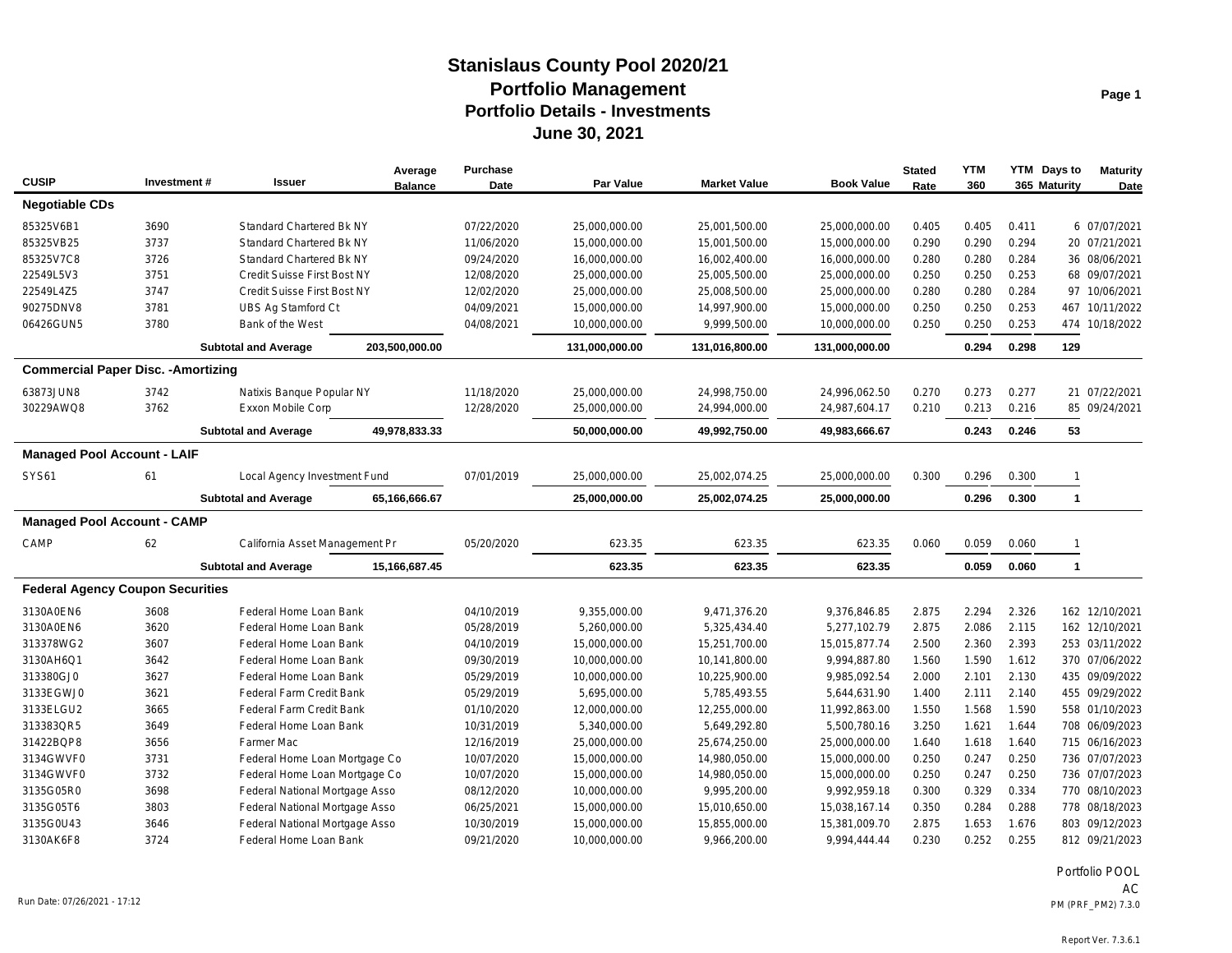|                                         |             |                                 | Average        | <b>Purchase</b> |               |                     |                   | <b>Stated</b> | <b>YTM</b> |       | YTM Days to  | <b>Maturity</b>  |
|-----------------------------------------|-------------|---------------------------------|----------------|-----------------|---------------|---------------------|-------------------|---------------|------------|-------|--------------|------------------|
| <b>CUSIP</b>                            | Investment# | Issuer                          | <b>Balance</b> | Date            | Par Value     | <b>Market Value</b> | <b>Book Value</b> | Rate          | 360        |       | 365 Maturity | Date             |
| <b>Federal Agency Coupon Securities</b> |             |                                 |                |                 |               |                     |                   |               |            |       |              |                  |
| 3130AK6F8                               | 3725        | Federal Home Loan Bank          |                | 09/21/2020      | 5,000,000.00  | 4,983,100.00        | 4,998,148.15      | 0.230         | 0.243      | 0.247 |              | 812 09/21/2023   |
| 3130AKAF3                               | 3730        | Federal Home Loan Bank          |                | 10/05/2020      | 14,000,000.00 | 13,965,700.00       | 13,985,755.00     | 0.220         | 0.262      | 0.265 |              | 826 10/05/2023   |
| 31422BNM8                               | 3647        | <b>Farmer Mac</b>               |                | 10/30/2019      | 5,800,000.00  | 5,974,406.00        | 5,792,058.63      | 1.630         | 1.668      | 1.691 |              | 851 10/30/2023   |
| 3133EK4X1                               | 3648        | Federal Farm Credit Bank        |                | 11/01/2019      | 5,000,000.00  | 5,146,400.00        | 4,990,558.75      | 1.600         | 1.661      | 1.684 |              | 853 11/01/2023   |
| 3133EK4X1                               | 3650        | <b>Federal Farm Credit Bank</b> |                | 11/01/2019      | 10,000,000.00 | 10,292,800.00       | 9,986,758.33      | 1.600         | 1.636      | 1.659 |              | 853 11/01/2023   |
| 3133EMN81                               | 3813        | <b>Federal Farm Credit Bank</b> |                | 06/30/2021      | 15,000,000.00 | 14,983,500.00       | 14,988,891.68     | 0.310         | 0.336      | 0.340 |              | 911 12/29/2023   |
| 3134GWSK3                               | 3711        | Federal Home Loan Mortgage Co   |                | 09/03/2020      | 15,000,000.00 | 14,959,800.00       | 15,000,000.00     | 0.400         | 0.395      | 0.400 |              | 970 02/26/2024   |
| 3133EL6H2                               | 3716        | Federal Farm Credit Bank        |                | 09/08/2020      | 10,000,000.00 | 9,971,100.00        | 9,996,166.40      | 0.360         | 0.369      | 0.374 |              | 977 03/04/2024   |
| 3135GA3C3                               | 3740        | Federal National Mortgage Asso  |                | 11/17/2020      | 15,000,000.00 | 14,970,900.00       | 15,000,000.00     | 0.350         | 0.345      | 0.350 |              | 1,051 05/17/2024 |
| 3135GA4S7                               | 3743        | Federal National Mortgage Asso  |                | 11/20/2020      | 5,000,000.00  | 4,973,500.00        | 5,000,000.00      | 0.375         | 0.370      | 0.375 |              | 1,051 05/17/2024 |
| 3130AKFU5                               | 3744        | Federal Home Loan Bank          |                | 11/24/2020      | 17,800,000.00 | 17,709,576.00       | 17,792,485.43     | 0.350         | 0.360      | 0.365 |              | 1,058 05/24/2024 |
| 3134GXDK7                               | 3746        | Federal Home Loan Mortgage Co   |                | 11/30/2020      | 14,400,000.00 | 14,330,016.00       | 14,400,000.00     | 0.325         | 0.321      | 0.325 |              | 1,064 05/30/2024 |
| 3134GWJ64                               | 3717        | Federal Home Loan Mortgage Co   |                | 09/10/2020      | 10,000,000.00 | 9,929,900.00        | 10,000,000.00     | 0.400         | 0.395      | 0.400 |              | 1,075 06/10/2024 |
| 3134GXDL5                               | 3748        | Federal Home Loan Mortgage Co   |                | 12/10/2020      | 3,000,000.00  | 2,986,320.00        | 3,000,000.00      | 0.350         | 0.345      | 0.350 |              | 1,075 06/10/2024 |
| 3134GXDL5                               | 3749        | Federal Home Loan Mortgage Co   |                | 12/10/2020      | 6,200,000.00  | 6,171,728.00        | 6,200,000.00      | 0.350         | 0.345      | 0.350 |              | 1,075 06/10/2024 |
| 3134GXDL5                               | 3750        | Federal Home Loan Mortgage Co   |                | 12/10/2020      | 15,800,000.00 | 15,727,952.00       | 15,800,000.00     | 0.350         | 0.345      | 0.350 |              | 1,075 06/10/2024 |
| 3130A1XJ2                               | 3645        | Federal Home Loan Bank          |                | 10/25/2019      | 20,000,000.00 | 21,397,400.00       | 20,708,114.68     | 2.875         | 1.603      | 1.625 |              | 1,079 06/14/2024 |
| 3133EMAB8                               | 3722        | Federal Farm Credit Bank        |                | 09/17/2020      | 10,000,000.00 | 9,951,100.00        | 9,996,051.85      | 0.390         | 0.398      | 0.403 |              | 1,082 06/17/2024 |
| 31422BE89                               | 3738        | Farmer Mac                      |                | 11/06/2020      | 10,000,000.00 | 9,977,300.00        | 10,030,646.60     | 0.420         | 0.312      | 0.316 |              | 1.084 06/19/2024 |
| 3130AMU34                               | 3800        | Federal Home Loan Bank          |                | 06/24/2021      | 20,000,000.00 | 19,924,400.00       | 19,936,414.81     | 0.330         | 0.431      | 0.437 |              | 1.089 06/24/2024 |
| 3134GV3A4                               | 3714        | Federal Home Loan Mortgage Co   |                | 09/04/2020      | 8,000,000.00  | 7,992,880.00        | 8,011,419.61      | 0.500         | 0.446      | 0.452 |              | 1,096 07/01/2024 |
| 3136G4Z71                               | 3710        | Federal National Mortgage Asso  |                | 09/02/2020      | 10,000,000.00 | 9,980,900.00        | 10,000,000.00     | 0.450         | 0.444      | 0.450 |              | 1,152 08/26/2024 |
| 3130AJZH5                               | 3712        | Federal Home Loan Bank          |                | 09/04/2020      | 3,000,000.00  | 2,988,870.00        | 2,999,405.44      | 0.450         | 0.450      | 0.456 |              | 1.153 08/27/2024 |
| 3133EL6V1                               | 3719        | <b>Federal Farm Credit Bank</b> |                | 09/14/2020      | 10,000,000.00 | 9,960,000.00        | 9,993,598.89      | 0.430         | 0.444      | 0.450 |              | 1.167 09/10/2024 |
| 3130A2UW4                               | 3644        | Federal Home Loan Bank          |                | 10/25/2019      | 20,000,000.00 | 21,485,800.00       | 20,731,172.70     | 2.875         | 1.657      | 1.680 |              | 1,170 09/13/2024 |
| 3134GWUX2                               | 3728        | Federal Home Loan Mortgage Co   |                | 09/30/2020      | 22,550,000.00 | 22,416,729.50       | 22,536,270.34     | 0.375         | 0.389      | 0.394 |              | 1,187 09/30/2024 |
| 3133EMCN0                               | 3734        | Federal Farm Credit Bank        |                | 10/15/2020      | 5,000,000.00  | 4,971,800.00        | 4,993,833.33      | 0.400         | 0.432      | 0.438 |              | 1,202 10/15/2024 |
| 3130AMZP0                               | 3816        | Federal Home Loan Bank          |                | 06/30/2021      | 15,000,000.00 | 14,989,350.00       | 14,995,295.65     | 0.650         | 0.651      | 0.660 |              | 1,338 02/28/2025 |
| 3133EMJP8                               | 3754        | <b>Federal Farm Credit Bank</b> |                | 12/10/2020      | 20,000,000.00 | 19,903,400.00       | 20,000,000.00     | 0.490         | 0.483      | 0.490 |              | 1.348 03/10/2025 |
| 3130AMX80                               | 3818        | Federal Home Loan Bank          |                | 06/30/2021      | 4,950,000.00  | 4,948,119.00        | 4,950,184.25      | 0.670         | 0.661      | 0.670 |              | 1,366 03/28/2025 |
| 31422BYS3                               | 3804        | Farmer Mac.                     |                | 06/25/2021      | 17,753,000.00 | 17,730,453.69       | 17,751,296.94     | 0.650         | 0.671      | 0.680 |              | 1,397 04/28/2025 |
| 3133EMH47                               | 3799        | Federal Farm Credit Bank        |                | 06/24/2021      | 20,000,000.00 | 19,924,200.00       | 19,962,862.20     | 0.600         | 0.642      | 0.651 |              | 1,446 06/16/2025 |
| 3135GAAZ4                               | 3757        | Federal National Mortgage Asso  |                | 12/24/2020      | 8,000,000.00  | 7,917,360.00        | 8,000,000.00      | 0.500         | 0.493      | 0.500 |              | 1,454 06/24/2025 |
| 3136G4A86                               | 3688        | Federal National Mortgage Asso  |                | 07/21/2020      | 25,000,000.00 | 24,730,250.00       | 24,929,027.78     | 0.500         | 0.563      | 0.571 |              | 1,481 07/21/2025 |
| 3130AM2X9                               | 3788        | Federal Home Loan Bank          |                | 04/28/2021      | 10,000,000.00 | 10,000,200.00       | 10,000,000.00     | 0.900         | 0.888      | 0.900 |              | 1,488 07/28/2025 |
| 3133ELZ80                               | 3693        | Federal Farm Credit Bank        |                | 07/29/2020      | 25,000,000.00 | 24,569,750.00       | 25,000,000.00     | 0.580         | 0.572      | 0.580 |              | 1,489 07/29/2025 |
| 3133EL2S2                               | 3694        | Federal Farm Credit Bank        |                | 08/04/2020      | 10,000,000.00 | 10,000,600.00       | 10,000,000.00     | 0.670         | 0.661      | 0.670 |              | 1,495 08/04/2025 |
| 3134GWJW7                               | 3695        | Federal Home Loan Mortgage Co   |                | 08/04/2020      | 15,000,000.00 | 14,872,800.00       | 15,000,000.00     | 0.550         | 0.542      | 0.550 |              | 1,495 08/04/2025 |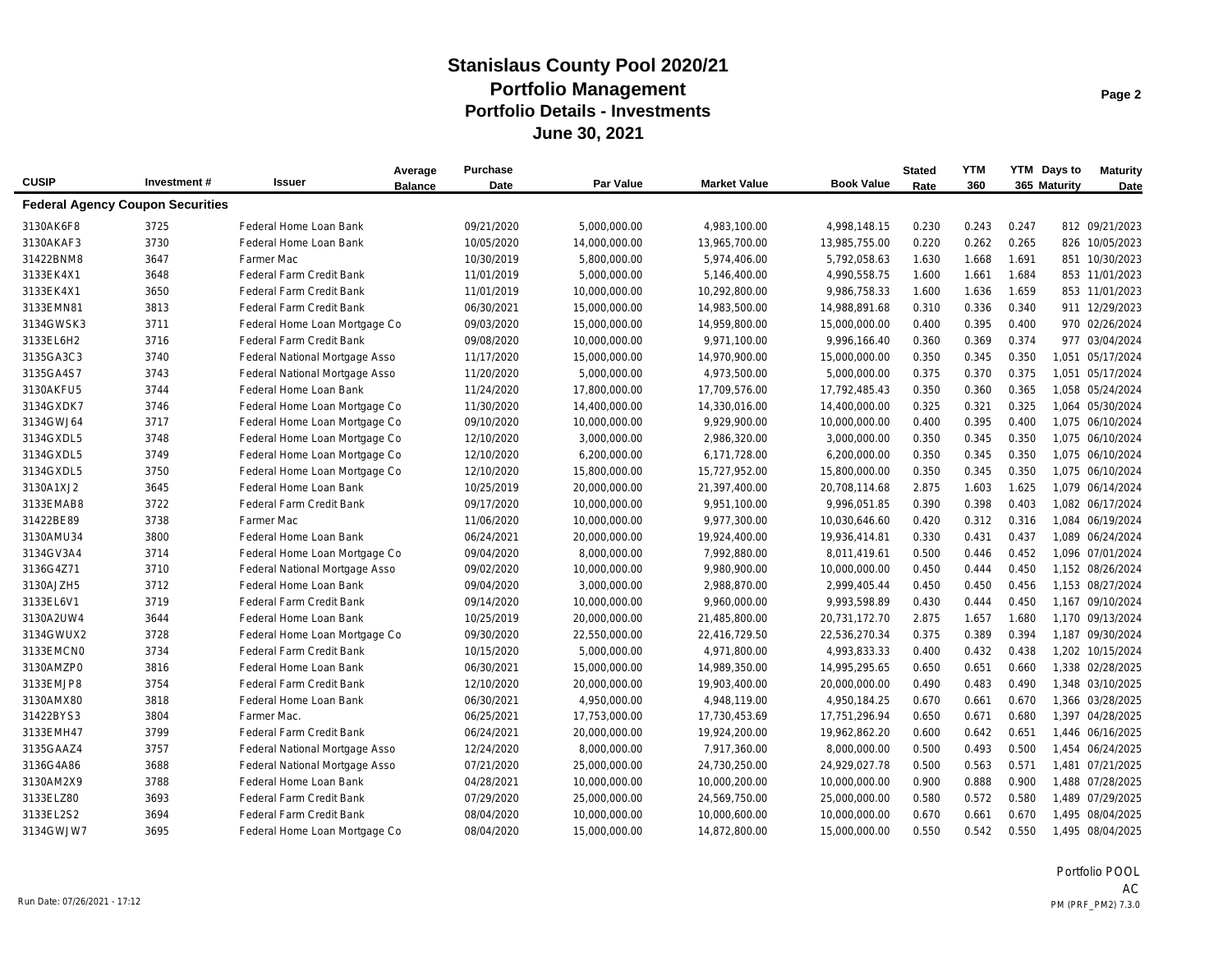|                                         |             |                                 | Average        | <b>Purchase</b> |                  |                     |                   | <b>Stated</b> | <b>YTM</b> |       | YTM Days to  | <b>Maturity</b>  |
|-----------------------------------------|-------------|---------------------------------|----------------|-----------------|------------------|---------------------|-------------------|---------------|------------|-------|--------------|------------------|
| <b>CUSIP</b>                            | Investment# | <b>Issuer</b>                   | <b>Balance</b> | Date            | <b>Par Value</b> | <b>Market Value</b> | <b>Book Value</b> | Rate          | 360        |       | 365 Maturity | Date             |
| <b>Federal Agency Coupon Securities</b> |             |                                 |                |                 |                  |                     |                   |               |            |       |              |                  |
| 3136G4Q48                               | 3702        | Federal National Mortgage Asso  |                | 08/19/2020      | 10,000,000.00    | 9,925,800.00        | 9,991,733.33      | 0.600         | 0.612      | 0.620 |              | 1,510 08/19/2025 |
| 3136G4M34                               | 3703        | Federal National Mortgage Asso  |                | 08/19/2020      | 5,000,000.00     | 4,933,200.00        | 5,000,000.00      | 0.450         | 0.444      | 0.450 |              | 1,510 08/19/2025 |
| 3133EL4W1                               | 3715        | <b>Federal Farm Credit Bank</b> |                | 09/04/2020      | 10,000,000.00    | 9,826,800.00        | 9,995,829.15      | 0.610         | 0.612      | 0.620 |              | 1,516 08/25/2025 |
| 3135G05X7                               | 3708        | Federal National Mortgage Asso  |                | 08/27/2020      | 10,000,000.00    | 9,851,900.00        | 9,961,112.79      | 0.375         | 0.463      | 0.470 |              | 1,516 08/25/2025 |
| 3136G4X57                               | 3713        | Federal National Mortgage Asso  |                | 09/04/2020      | 7,441,000.00     | 7,393,005.55        | 7,441,000.00      | 0.625         | 0.616      | 0.625 |              | 1,516 08/25/2025 |
| 3130AJZ36                               | 3707        | Federal Home Loan Bank          |                | 08/27/2020      | 10,000,000.00    | 9,909,600.00        | 9,991,688.89      | 0.600         | 0.612      | 0.620 |              | 1,518 08/27/2025 |
| 3136G4N33                               | 3704        | Federal National Mortgage Asso  |                | 08/27/2020      | 5,000,000.00     | 4,941,650.00        | 5,000,000.00      | 0.500         | 0.528      | 0.536 |              | 1.518 08/27/2025 |
| 3136G4S87                               | 3705        | Federal National Mortgage Asso  |                | 08/27/2020      | 5,000,000.00     | 4,971,350.00        | 5,000,000.00      | 0.650         | 0.641      | 0.650 |              | 1,518 08/27/2025 |
| 3130AK4T0                               | 3718        | Federal Home Loan Bank          |                | 09/11/2020      | 5,000,000.00     | 4,938,450.00        | 4,995,805.56      | 0.580         | 0.592      | 0.600 |              | 1,533 09/11/2025 |
| 3134GWL38                               | 3721        | Federal Home Loan Mortgage Co   |                | 09/15/2020      | 15,000,000.00    | 14,826,600.00       | 15,000,000.00     | 0.540         | 0.533      | 0.540 |              | 1,537 09/15/2025 |
| 3133EMBJ0                               | 3729        | Federal Farm Credit Bank        |                | 10/01/2020      | 5,000,000.00     | 4,953,400.00        | 4,995,750.83      | 0.530         | 0.543      | 0.550 |              | 1,551 09/29/2025 |
| 3134GWY91                               | 3733        | Federal Home Loan Mortgage Co   |                | 10/15/2020      | 5,000,000.00     | 4,942,400.00        | 5,000,000.00      | 0.570         | 0.562      | 0.570 |              | 1,567 10/15/2025 |
| 3133EMEC2                               | 3739        | Federal Farm Credit Bank        |                | 11/09/2020      | 10,000,000.00    | 9,861,000.00        | 9,984,777.06      | 0.530         | 0.558      | 0.566 |              | 1,574 10/22/2025 |
| 31422B2J8                               | 3735        | <b>Farmer Mac</b>               |                | 10/29/2020      | 5,000,000.00     | 4,938,900.00        | 4,999,480.67      | 0.500         | 0.496      | 0.502 |              | 1,581 10/29/2025 |
| 3135GA2Z3                               | 3741        | Federal National Mortgage Asso  |                | 11/17/2020      | 5,000,000.00     | 4,942,250.00        | 4,994,527.78      | 0.560         | 0.577      | 0.585 |              | 1,600 11/17/2025 |
| 3130ALYU2                               | 3787        | Federal Home Loan Bank          |                | 04/28/2021      | 10,000,000.00    | 9,987,300.00        | 10,000,000.00     | 1.000         | 0.986      | 1.000 |              | 1,672 01/28/2026 |
| 3130ALCV4                               | 3783        | Federal Home Loan Bank          |                | 04/13/2021      | 10,000,000.00    | 9,982,800.00        | 9,924,217.47      | 0.750         | 0.927      | 0.940 |              | 1,699 02/24/2026 |
| 3130AKZP4                               | 3773        | Federal Home Loan Bank          |                | 02/26/2021      | 15,000,000.00    | 14,784,600.00       | 15,000,000.00     | 0.600         | 0.592      | 0.600 |              | 1,701 02/26/2026 |
| 3133EMVW9                               | 3782        | Federal Farm Credit Bank        |                | 04/13/2021      | 15,000,000.00    | 14,975,400.00       | 15,000,000.00     | 1.120         | 1.105      | 1.120 |              | 1,747 04/13/2026 |
| 3130ALWQ3                               | 3778        | Federal Home Loan Bank          |                | 04/27/2021      | 15,000,000.00    | 15,001,050.00       | 15,000,000.00     | 1.150         | 1.134      | 1.150 |              | 1,761 04/27/2026 |
| 3130AM2J0                               | 3789        | Federal Home Loan Bank          |                | 04/28/2021      | 10,000,000.00    | 9,994,100.00        | 10,000,000.00     | 1.050         | 1.036      | 1.050 |              | 1,762 04/28/2026 |
| 3130ALZQ0                               | 3790        | Federal Home Loan Bank          |                | 04/28/2021      | 10,000,000.00    | 9,995,400.00        | 10,000,000.00     | 0.500         | 0.493      | 0.500 |              | 1,762 04/28/2026 |
| 3130AM6U1                               | 3791        | Federal Home Loan Bank          |                | 04/28/2021      | 10,000,000.00    | 9,993,300.00        | 10,000,000.00     | 0.625         | 0.616      | 0.625 |              | 1,762 04/28/2026 |
| 3130AMKN1                               | 3795        | Federal Home Loan Bank          |                | 05/27/2021      | 18,600,000.00    | 18,577,680.00       | 18,600,000.00     | 0.500         | 0.493      | 0.500 |              | 1,791 05/27/2026 |
|                                         |             | <b>Subtotal and Average</b>     | 790,963,832.68 |                 | 879,944,000.00   | 882,725,692.69      | 881,527,004.21    |               | 0.770      | 0.781 | 1,186        |                  |
| <b>Treasury Coupon Securities</b>       |             |                                 |                |                 |                  |                     |                   |               |            |       |              |                  |
| 912828Y20                               | 3580        | U S Treasury Securities         |                | 01/15/2019      | 15,000,000.00    | 15,015,000.00       | 15,000,574.22     | 2.625         | 2.488      | 2.523 |              | 14 07/15/2021    |
| 9128282F6                               | 3576        | U S Treasury Securities         |                | 12/27/2018      | 15,000,000.00    | 15,026,850.00       | 14,998,846.38     | 1.125         | 2.543      | 2.578 |              | 61 08/31/2021    |
| 912828D72                               | 3579        | U S Treasury Securities         |                | 01/15/2019      | 15,000,000.00    | 15,048,600.00       | 14,999,577.13     | 2.000         | 2.503      | 2.537 |              | 61 08/31/2021    |
| 9128285A4                               | 3587        | U S Treasury Securities         |                | 02/28/2019      | 15,000,000.00    | 15,083,400.00       | 15,007,660.00     | 2.750         | 2.458      | 2.492 |              | 76 09/15/2021    |
| 912828F21                               | 3588        | U S Treasury Securities         |                | 02/28/2019      | 15,000,000.00    | 15,077,250.00       | 14,986,795.03     | 2.125         | 2.466      | 2.500 |              | 91 09/30/2021    |
| 912828F96                               | 3604        | U S Treasury Securities         |                | 04/05/2019      | 15,000,000.00    | 15,096,750.00       | 14,985,527.03     | 2.000         | 2.270      | 2.302 |              | 122 10/31/2021   |
| 912828G53                               | 3605        | U S Treasury Securities         |                | 04/05/2019      | 20,000,000.00    | 20,151,600.00       | 19,965,870.42     | 1.875         | 2.268      | 2.299 |              | 152 11/30/2021   |
| 9128285R7                               | 3606        | U S Treasury Securities         |                | 04/05/2019      | 15,000,000.00    | 15,175,200.00       | 15,021,794.46     | 2.625         | 2.262      | 2.294 |              | 167 12/15/2021   |
| 9128286C9                               | 3612        | U S Treasury Securities         |                | 04/29/2019      | 15,000,000.00    | 15,228,450.00       | 15,021,918.49     | 2.500         | 2.225      | 2.256 |              | 229 02/15/2022   |
| 912828W55                               | 3613        | U S Treasury Securities         |                | 04/29/2019      | 15,000,000.00    | 15,180,450.00       | 14,968,359.38     | 1.875         | 2.236      | 2.267 |              | 242 02/28/2022   |
| 912828T26                               | 3801        | U S Treasury Securities         |                | 06/24/2021      | 15,000,000.00    | 15,361,500.00       | 15,417,405.36     | 1.375         | 0.271      | 0.275 |              | 821 09/30/2023   |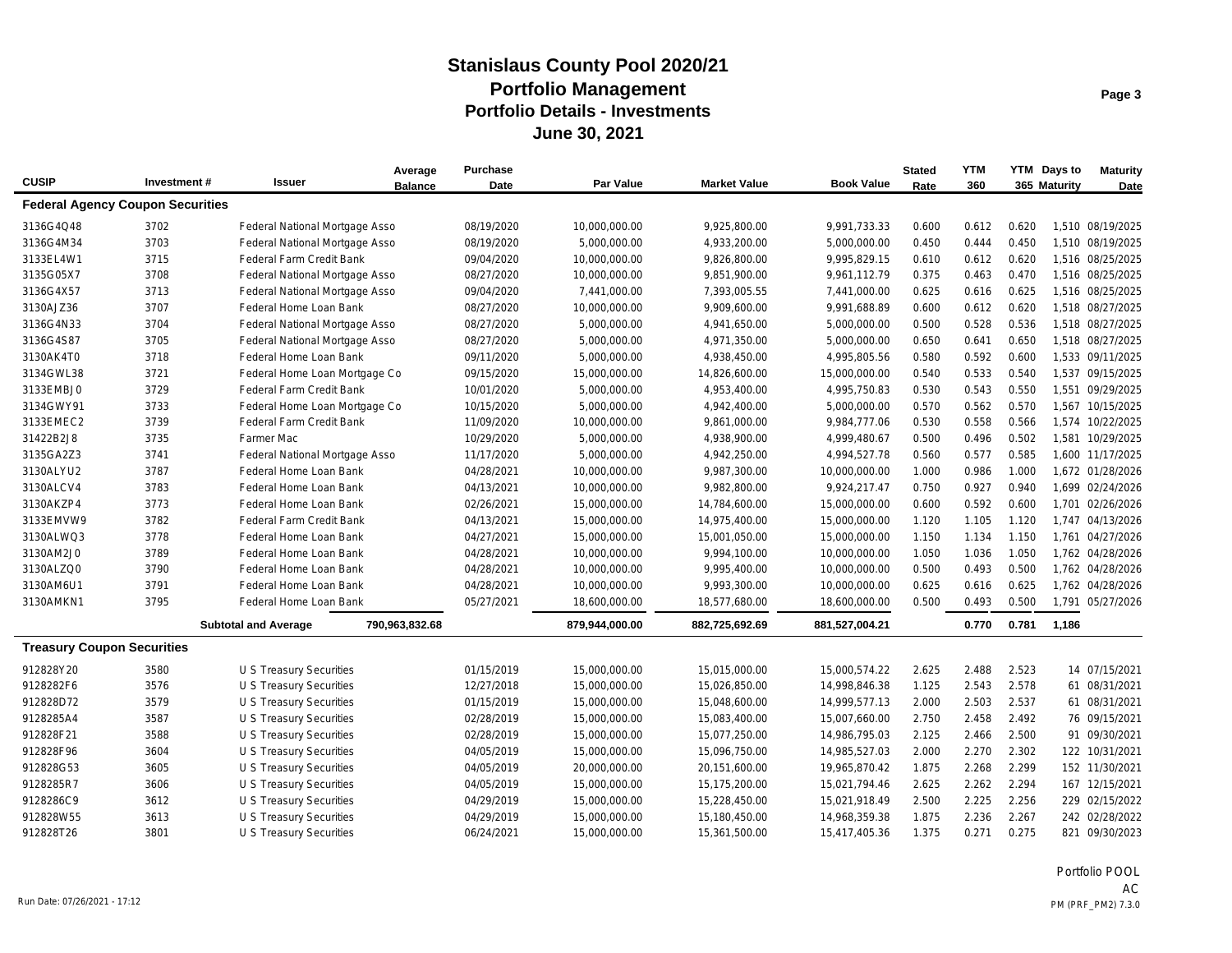| <b>CUSIP</b>                      | Investment# | Issuer                               | Average<br><b>Balance</b> | <b>Purchase</b><br>Date | <b>Par Value</b> | <b>Market Value</b> | <b>Book Value</b> | <b>Stated</b><br>Rate | <b>YTM</b><br>360 |       | YTM Days to<br>365 Maturity | <b>Maturity</b><br>Date |
|-----------------------------------|-------------|--------------------------------------|---------------------------|-------------------------|------------------|---------------------|-------------------|-----------------------|-------------------|-------|-----------------------------|-------------------------|
| <b>Treasury Coupon Securities</b> |             |                                      |                           |                         |                  |                     |                   |                       |                   |       |                             |                         |
| 91282CBV2                         | 3814        | U S Treasury Securities              |                           | 06/30/2021              | 15,000,000.00    | 14,982,450.00       | 15,001,280.54     | 0.375                 | 0.395             | 0.400 |                             | 1,019 04/15/2024        |
| 91282CCG4                         | 3802        | U S Treasury Securities              |                           | 06/24/2021              | 15,000,000.00    | 14,908,650.00       | 14,913,015.34     | 0.250                 | 0.444             | 0.450 |                             | 1.080 06/15/2024        |
| 912828Z52                         | 3811        | <b>U S Treasury Securities</b>       |                           | 06/30/2021              | 15,000,000.00    | 15,411,900.00       | 15,504,673.95     | 1.375                 | 0.578             | 0.586 |                             | 1.310 01/31/2025        |
| 912828ZC7                         | 3812        | U S Treasury Securities              |                           | 06/30/2021              | 15,000,000.00    | 15,274,200.00       | 15,339,911.75     | 1.125                 | 0.594             | 0.602 |                             | 1,338 02/28/2025        |
| 91282CBC4                         | 3817        | U S Treasury Securities              |                           | 06/30/2021              | 15,000,000.00    | 14,715,900.00       | 14,718,920.97     | 0.375                 | 0.789             | 0.800 |                             | 1,644 12/31/2025        |
|                                   |             | <b>Subtotal and Average</b>          | 164,051,310.24            |                         | 245,000,000.00   | 246,738,150.00      | 245,852,130.45    |                       | 1.682             | 1.705 | 521                         |                         |
| <b>Medium Term Notes</b>          |             |                                      |                           |                         |                  |                     |                   |                       |                   |       |                             |                         |
| 24422ERE1                         | 3562        | John Deere                           |                           | 12/11/2018              | 5,000,000.00     | 5,005,150.00        | 5,000,861.33      | 3.900                 | 3.261             | 3.306 |                             | 11 07/12/2021           |
| 46625HJC5                         | 3655        | JP Morgan Chase Bank                 |                           | 12/06/2019              | 25,000,000.00    | 25,123,000.00       | 25,073,279.15     | 4.350                 | 2.608             | 2.644 |                             | 45 08/15/2021           |
| 14912L6E6                         | 3563        | Caterpillar Financial Service        |                           | 12/11/2018              | 9,000,000.00     | 9,030,600.00        | 8,994,297.49      | 2.750                 | 3.194             | 3.239 |                             | 50 08/20/2021           |
| 24422ERH4                         | 3594        | John Deere                           |                           | 03/27/2019              | 15,000,000.00    | 15,128,250.00       | 15,027,070.59     | 3.150                 | 2.467             | 2.501 |                             | 106 10/15/2021          |
| 63254ABB3                         | 3596        | National Australia Bank/NY           |                           | 03/29/2019              | 10,000,000.00    | 10,108,500.00       | 10,032,506.20     | 3.700                 | 2.671             | 2.708 |                             | 126 11/04/2021          |
| 24422EUQ0                         | 3597        | John Deere                           |                           | 03/29/2019              | 15,000,000.00    | 15,243,150.00       | 15,057,011.54     | 3.200                 | 2.412             | 2.446 |                             | 193 01/10/2022          |
| 084670BF4                         | 3598        | Berkshire Hathaway Finance Cor       |                           | 04/01/2019              | 10,000,000.00    | 10,182,600.00       | 10,062,576.94     | 3.400                 | 2.246             | 2.278 |                             | 214 01/31/2022          |
| 084670BF4                         | 3603        | Berkshire Hathaway Finance Cor       |                           | 04/05/2019              | 5,000,000.00     | 5,091,300.00        | 5,028,364.29      | 3.400                 | 2.348             | 2.381 |                             | 214 01/31/2022          |
| 89236TFX8                         | 3609        | <b>Toyota Motor Credit Corp</b>      |                           | 04/12/2019              | 12,200,000.00    | 12,433,020.00       | 12,198,000.22     | 2.650                 | 2.635             | 2.672 |                             | 285 04/12/2022          |
| 89236TFX8                         | 3619        | <b>Toyota Motor Credit Corp</b>      |                           | 05/06/2019              | 6,000,000.00     | 6,114,600.00        | 6,004,230.97      | 2.650                 | 2.520             | 2.555 |                             | 285 04/12/2022          |
| 69371RP83                         | 3626        | <b>PACCAR Financial Corp</b>         |                           | 05/29/2019              | 9,845,000.00     | 10,052,631.05       | 9,864,038.24      | 2.650                 | 2.382             | 2.415 |                             | 313 05/10/2022          |
| 14912L5F4                         | 3614        | <b>Caterpillar Financial Service</b> |                           | 04/29/2019              | 5,506,000.00     | 5,642,934.22        | 5,519,676.37      | 2.850                 | 2.531             | 2.566 |                             | 335 06/01/2022          |
| 49327M2S2                         | 3616        | Key Bank NA                          |                           | 04/30/2019              | 4,100,000.00     | 4,182,656.00        | 4,090,587.95      | 2.400                 | 2.620             | 2.656 |                             | 343 06/09/2022          |
| 88579YAF8                         | 3617        | 3M Company                           |                           | 05/02/2019              | 10,000,000.00    | 10,178,700.00       | 9,950,600.53      | 2.000                 | 2.489             | 2.524 |                             | 360 06/26/2022          |
| 89236THD0                         | 3765        | <b>Toyota Motor Credit Corp</b>      |                           | 01/13/2021              | 14,750,000.00    | 14,791,742.50       | 14,784,189.37     | 0.450                 | 0.227             | 0.230 |                             | 386 07/22/2022          |
| 665859AN4                         | 3629        | Northern Trust Corp                  |                           | 05/31/2019              | 10,000,000.00    | 10,231,900.00       | 10,003,700.96     | 2.375                 | 2.307             | 2.339 |                             | 397 08/02/2022          |
| 05253JAU5                         | 3638        | Aust & NZ Banking Group NY           |                           | 08/21/2019              | 15,000,000.00    | 15,480,450.00       | 15,132,935.75     | 2.625                 | 1.920             | 1.947 |                             | 496 11/09/2022          |
| 46625HJH4                         | 3637        | JP Morgan Chase Bank                 |                           | 08/21/2019              | 15,000,000.00    | 15,668,400.00       | 15,254,074.23     | 3.200                 | 2.046             | 2.074 |                             | 573 01/25/2023          |
| 49327M2U7                         | 3636        | Key Bank NA                          |                           | 06/28/2019              | 22,200,000.00    | 23,325,318.00       | 22,587,500.75     | 3.375                 | 2.256             | 2.287 |                             | 614 03/07/2023          |
| 06406RAG2                         | 3628        | Bank of New York Mellon Corp         |                           | 05/30/2019              | 20,000,000.00    | 21,161,800.00       | 20,294,810.09     | 3.500                 | 2.608             | 2.644 |                             | 666 04/28/2023          |
| 22550L2D2                         | 3706        | Credit Suisse First Bost NY          |                           | 08/31/2020              | 10,000,000.00    | 10,107,900.00       | 10,100,702.07     | 1.000                 | 0.444             | 0.450 |                             | 673 05/05/2023          |
| 22550L2D2                         | 3723        | Credit Suisse First Bost NY          |                           | 09/18/2020              | 5,000,000.00     | 5,053,950.00        | 5,045,750.09      | 1.000                 | 0.493             | 0.500 |                             | 673 05/05/2023          |
| 857477AL7                         | 3763        | <b>State Street Corp</b>             |                           | 01/13/2021              | 2,734,000.00     | 2,872,750.50        | 2,876,690.12      | 3.100                 | 0.296             | 0.300 |                             | 683 05/15/2023          |
| 06053FAA7                         | 3777        | Bank of Agriculture & Commerce       |                           | 04/01/2021              | 5,257,000.00     | 5,648,541.36        | 5,683,676.38      | 4.100                 | 0.504             | 0.511 |                             | 753 07/24/2023          |
| 06406RAJ6                         | 3806        | Bank of New York Mellon Corp         |                           | 06/28/2021              | 10,000,000.00    | 10,650,400.00       | 10,796,266.77     | 3.450                 | 0.284             | 0.288 |                             | 771 08/11/2023          |
| 89236THF5                         | 3699        | <b>Toyota Motor Credit Corp</b>      |                           | 08/14/2020              | 5,000,000.00     | 5,009,750.00        | 5,001,995.81      | 0.500                 | 0.474             | 0.481 |                             | 774 08/14/2023          |
| 14913R2F3                         | 3720        | Caterpillar Financial Service        |                           | 09/14/2020              | 5,000,000.00     | 5,009,600.00        | 5,003,487.73      | 0.450                 | 0.412             | 0.418 |                             | 805 09/14/2023          |
| 14912L5X5                         | 3776        | Caterpillar Financial Service        |                           | 04/01/2021              | 5,000,000.00     | 5,398,600.00        | 5,400,122.30      | 3.750                 | 0.386             | 0.392 |                             | 876 11/24/2023          |
| 24422EUR8                         | 3709        | John Deere                           |                           | 08/28/2020              | 11,075,000.00    | 11,913,709.75       | 11,868,903.07     | 3.450                 | 0.571             | 0.579 |                             | 923 01/10/2024          |
| 91159HHV5                         | 3764        | US Bank NA                           |                           | 01/13/2021              | 2,500,000.00     | 2,677,450.00        | 2,681,150.87      | 3.375                 | 0.538             | 0.546 |                             | 949 02/05/2024          |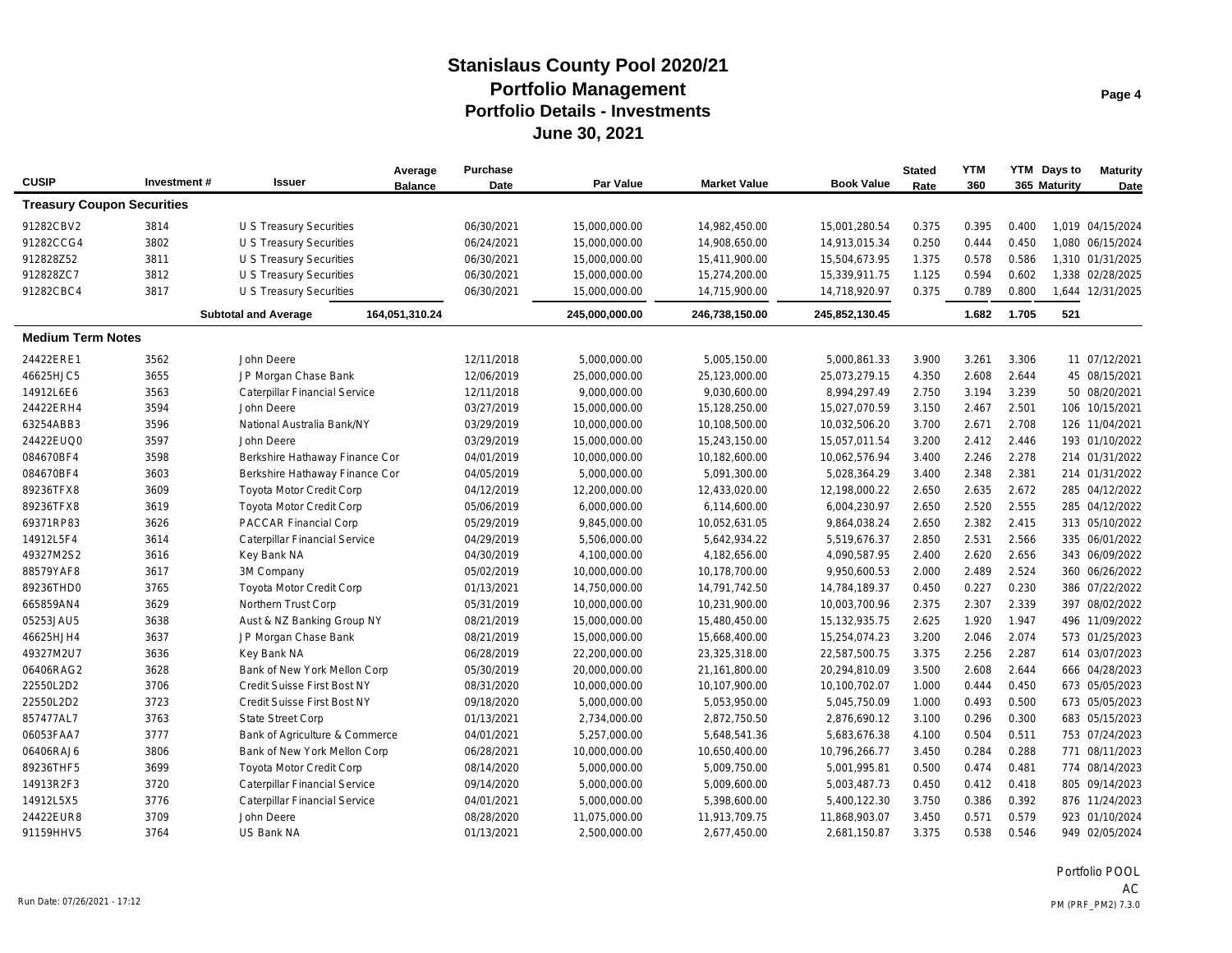| <b>CUSIP</b>                 | Investment # | Issuer                          | Average          | <b>Purchase</b> | Par Value        | <b>Market Value</b> | <b>Book Value</b> | <b>Stated</b> | <b>YTM</b> |       | YTM Days to  | <b>Maturity</b>  |
|------------------------------|--------------|---------------------------------|------------------|-----------------|------------------|---------------------|-------------------|---------------|------------|-------|--------------|------------------|
|                              |              |                                 | <b>Balance</b>   | Date            |                  |                     |                   | Rate          | 360        |       | 365 Maturity | Date             |
| <b>Medium Term Notes</b>     |              |                                 |                  |                 |                  |                     |                   |               |            |       |              |                  |
| 24422EUX5                    | 3793         | John Deere                      |                  | 04/22/2021      | 7.000.000.00     | 7.379.050.00        | 7.429.907.33      | 2.600         | 0.411      | 0.417 |              | 980 03/07/2024   |
| 46625HJX9                    | 3774         | JP Morgan Chase Bank            |                  | 04/01/2021      | 2,047,000.00     | 2,219,459.75        | 2,219,276.40      | 3.625         | 0.645      | 0.654 |              | 1.047 05/13/2024 |
| 91159HHX1                    | 3727         | US Bank NA                      |                  | 09/25/2020      | 5,575,000.00     | 5,864,565.50        | 5.887.928.17      | 2.400         | 0.548      | 0.556 |              | 1.125 07/30/2024 |
| 30231GBC5                    | 3792         | <b>Exxon Mobil Corporation</b>  |                  | 04/22/2021      | 10,000,000.00    | 10,401,700.00       | 10,468,547.66     | 2.019         | 0.613      | 0.622 |              | 1.142 08/16/2024 |
| 06406RAL1                    | 3775         | Bank of New York Mellon Corp    |                  | 04/01/2021      | 12,000,000.00    | 12,574,920.00       | 12,583,575.06     | 2.100         | 0.606      | 0.614 |              | 1,211 10/24/2024 |
| 14913Q3B3                    | 3805         | Caterpillar Financial Service   |                  | 06/28/2021      | 20,000,000.00    | 20,969,600.00       | 21,025,721.23     | 2.150         | 0.681      | 0.690 |              | 1,226 11/08/2024 |
| 91159HHZ6                    | 3767         | US Bank NA                      |                  | 01/13/2021      | 3,753,000.00     | 3,837,254.85        | 3,862,564.02      | 1.450         | 0.671      | 0.680 |              | 1,411 05/12/2025 |
| 69353REQ7                    | 3766         | PNC Bank NA                     |                  | 01/13/2021      | 6,450,000.00     | 7,013,214.00        | 7,058,857.85      | 3.250         | 0.777      | 0.788 |              | 1.431 06/01/2025 |
| 02079KAH0                    | 3700         | Alphabet Inc (Google)           |                  | 08/17/2020      | 5,000,000.00     | 4,951,100.00        | 4,995,914.46      | 0.450         | 0.464      | 0.470 |              | 1,506 08/15/2025 |
| 478160CN2                    | 3794         | Johnson & Johnson               |                  | 04/26/2021      | 10,000,000.00    | 9,905,700.00        | 9,939,584.89      | 0.550         | 0.796      | 0.807 |              | 1.523 09/01/2025 |
| 48128GX54                    | 3736         | JP Morgan Chase Bank            |                  | 10/30/2020      | 5,000,000.00     | 4,864,700.00        | 5,000,000.00      | 0.750         | 0.739      | 0.749 |              | 1,582 10/30/2025 |
| 06048WK41                    | 3745         | <b>Bank of America</b>          |                  | 11/25/2020      | 25,000,000.00    | 23,974,250.00       | 25,000,000.00     | 0.650         | 0.641      | 0.650 |              | 1.608 11/25/2025 |
| 89236THW8                    | 3770         | <b>Toyota Motor Credit Corp</b> |                  | 01/13/2021      | 10,000,000.00    | 9,878,600.00        | 9,998,232.68      | 0.800         | 0.794      | 0.805 |              | 1,653 01/09/2026 |
| 89236THW8                    | 3784         | <b>Toyota Motor Credit Corp</b> |                  | 04/14/2021      | 15,000,000.00    | 14,817,900.00       | 14,859,401.16     | 0.800         | 1.045      | 1.060 |              | 1.653 01/09/2026 |
| 24422EVK2                    | 3771         | John Deere                      |                  | 01/15/2021      | 5,000,000.00     | 4,951,700.00        | 4,990,102.31      | 0.700         | 0.738      | 0.748 |              | 1,659 01/15/2026 |
| 037833EB2                    | 3772         | Apple Inc                       |                  | 02/08/2021      | 15,000,000.00    | 14,824,950.00       | 14,997,252.14     | 0.700         | 0.694      | 0.704 |              | 1,683 02/08/2026 |
| 037833EB2                    | 3786         | Apple Inc                       |                  | 04/14/2021      | 7,899,000.00     | 7,806,818.67        | 7,802,857.87      | 0.700         | 0.986      | 1.000 |              | 1,683 02/08/2026 |
| 808513BF1                    | 3785         | Charles Schwab Corp             |                  | 04/14/2021      | 19,283,000.00    | 19,133,749.58       | 19,149,338.10     | 0.900         | 1.003      | 1.017 |              | 1,714 03/11/2026 |
|                              |              | <b>Subtotal and Average</b>     | 463,181,686.54   |                 | 484,174,000.00   | 493,888,585.73      | 491,688,119.50    |               | 1.470      | 1.491 | 826          |                  |
| <b>Municipal Bonds</b>       |              |                                 |                  |                 |                  |                     |                   |               |            |       |              |                  |
| 13067WRA2                    | 3697         | CA St. Dept. of Water Resource  |                  | 08/06/2020      | 1,250,000.00     | 1,250,787.50        | 1,250,000.00      | 0.414         | 0.408      | 0.414 |              | 883 12/01/2023   |
| 13067WRB0                    | 3696         | CA St. Dept. of Water Resource  |                  | 08/06/2020      | 1,750,000.00     | 1,746,535.00        | 1,750,000.00      | 0.560         | 0.552      | 0.560 |              | 1,249 12/01/2024 |
|                              |              | <b>Subtotal and Average</b>     | 3,000,000.00     |                 | 3,000,000.00     | 2,997,322.50        | 3,000,000.00      |               | 0.492      | 0.499 | 1,097        |                  |
| <b>Money Market Accounts</b> |              |                                 |                  |                 |                  |                     |                   |               |            |       |              |                  |
| SYS3505                      | 3505         | Dreyfus Treasury/Agency Fund    |                  | 07/01/2019      | 12,526,861.53    | 12,526,861.53       | 12,526,861.53     | 0.030         | 0.030      | 0.030 | -1           |                  |
|                              |              | <b>Subtotal and Average</b>     | 5,685,790.92     |                 | 12,526,861.53    | 12,526,861.53       | 12,526,861.53     |               | 0.030      | 0.030 | $\mathbf{1}$ |                  |
|                              |              | <b>Total and Average</b>        | 1,760,694,807.81 |                 | 1,830,645,484.88 | 1.844.888.860.05    | 1,840,578,405.71  |               | 1.019      | 1.033 | 870          |                  |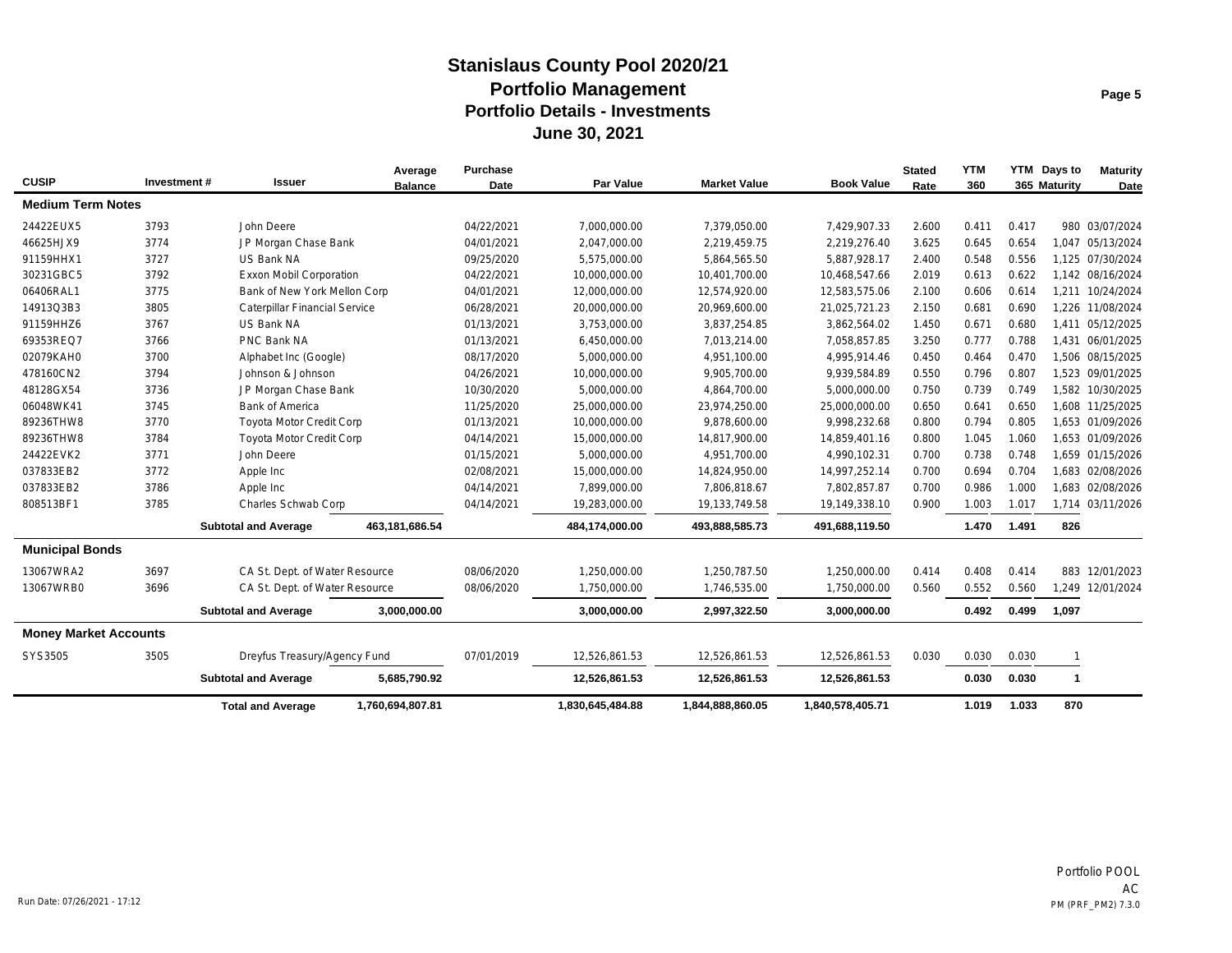# **June 2020 through June 2021 Activity Summary Portfolio Management Stanislaus County Pool 2020/21**

|                 |         |                                | <b>Total</b><br>Invested | <b>Yield to Maturity</b> |                   | Managed      | <b>Number</b>               | <b>Number</b>              |                 |                                    |  |
|-----------------|---------|--------------------------------|--------------------------|--------------------------|-------------------|--------------|-----------------------------|----------------------------|-----------------|------------------------------------|--|
| Month<br>End    | Year    | Number of<br><b>Securities</b> |                          | 360<br>Equivalent        | 365<br>Equivalent | Pool<br>Rate | of Investments<br>Purchased | of Investments<br>Redeemed | Average<br>Term | Average<br><b>Days to Maturity</b> |  |
| June            | 2020    | 106                            | 1,575,756,793.36         | 1.810                    | 1.835             | 1.080        | $\overline{2}$              | 8                          | 687             | 383                                |  |
| July            | 2020    | 105                            | 1,529,264,759.66         | 1.761                    | 1.786             | 0.820        |                             | 4                          | 792             | 471                                |  |
| August          | 2020    | 117                            | 1,492,766,049.44         | 1.717                    | 1.741             | 0.720        | 16                          | 6                          | 919             | 583                                |  |
| September       | 2020    | 130                            | 1,643,294,799.93         | 1.514                    | 1.535             | 0.650        | 19                          | 5                          | 945             | 633                                |  |
| October         | 2020    | 133                            | 1,596,545,753.60         | 1.451                    | 1.471             | 0.600        | 8                           | 10 <sup>°</sup>            | 997             | 672                                |  |
| <b>November</b> | 2020    | 134                            | 1,642,592,913.67         | 1.382                    | 1.401             | 0.560        | 10                          |                            | 1,037           | 717                                |  |
| <b>December</b> | 2020    | 141                            | 876,349,566.08,          | 1.201                    | 1.218             | 0.560        | 12                          | 3                          | 947             | 651                                |  |
| January         | 2021    | 145                            | 1,778,545,179.70         | 1.199                    | 1.216             | 0.420        |                             |                            | 991             | 667                                |  |
| February        | 2021    | 143                            | 1,659,345,842.28         | 1.227                    | 1.244             | 0.370        |                             | 5                          | 1,073           | 715                                |  |
| March           | 2021    | 139                            | 1,663,448,237.19         | 1.174                    | 1.190             | 0.350        | $\Omega$                    |                            | 1,052           | 684                                |  |
| April           | 2021    | 154                            | 1,718,609,078.96         | 1.091                    | 1.106             | 0.350        | 20                          | 6                          | 1,160           | 814                                |  |
| May             | 2021    | 149                            | 1,693,054,730.75         | 1.066                    | 1.081             | 0.350        |                             | 6                          | 1,178           | 816                                |  |
| June            | 2021    | 158                            | 840,578,405.71.          | 1.019                    | 1.033             | 0.300        | 15                          | 3                          | 1,216           | 870                                |  |
|                 | Average | 135                            | 1,670,011,700.79         | 1.355%                   | 1.374%            | 0.548        | 9                           | b.                         | 1,000           | 667                                |  |

**Page 1**